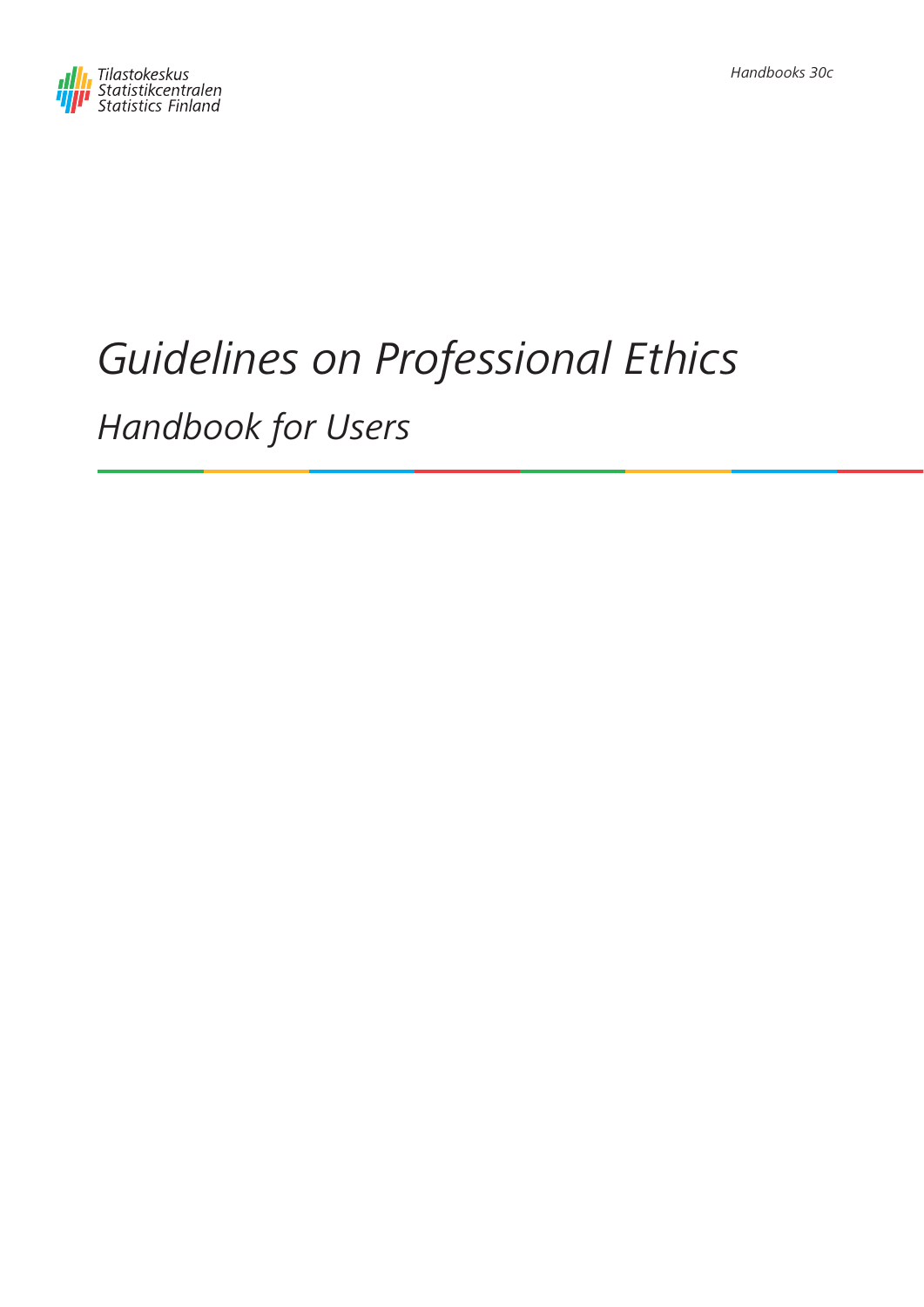# Guidelines on Professional Ethics

Handbook for users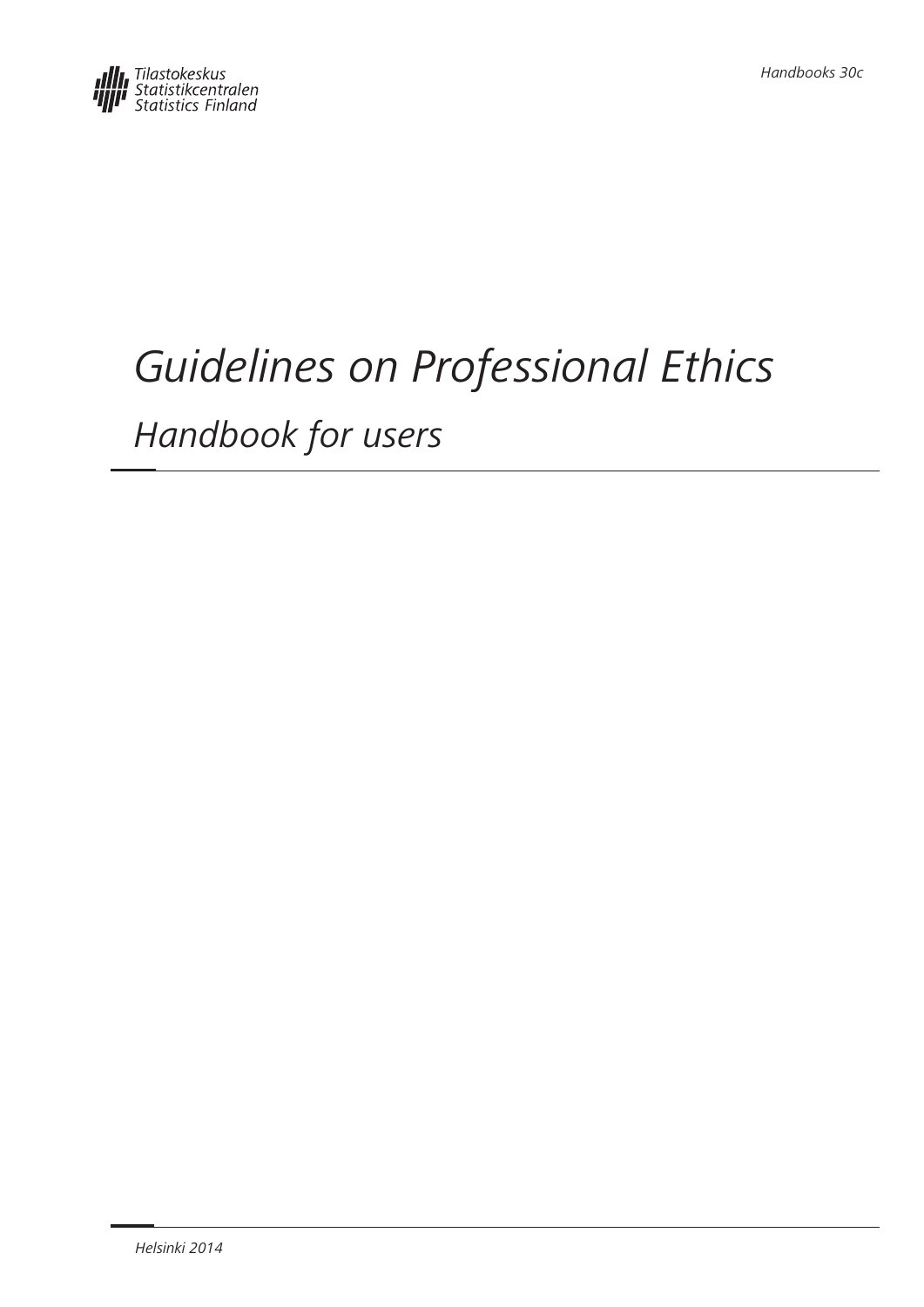Inquiries:

Johanna Rantanen +358 29 551 1000

Layout: Marita Potila

© 2014 Statistics Finland

Quoting is encouraged provided Statistics Finland is acknowledged as the source.

ISSN 1797–9439 = Handbooks ISBN 978–952–244–508–7 (pdf)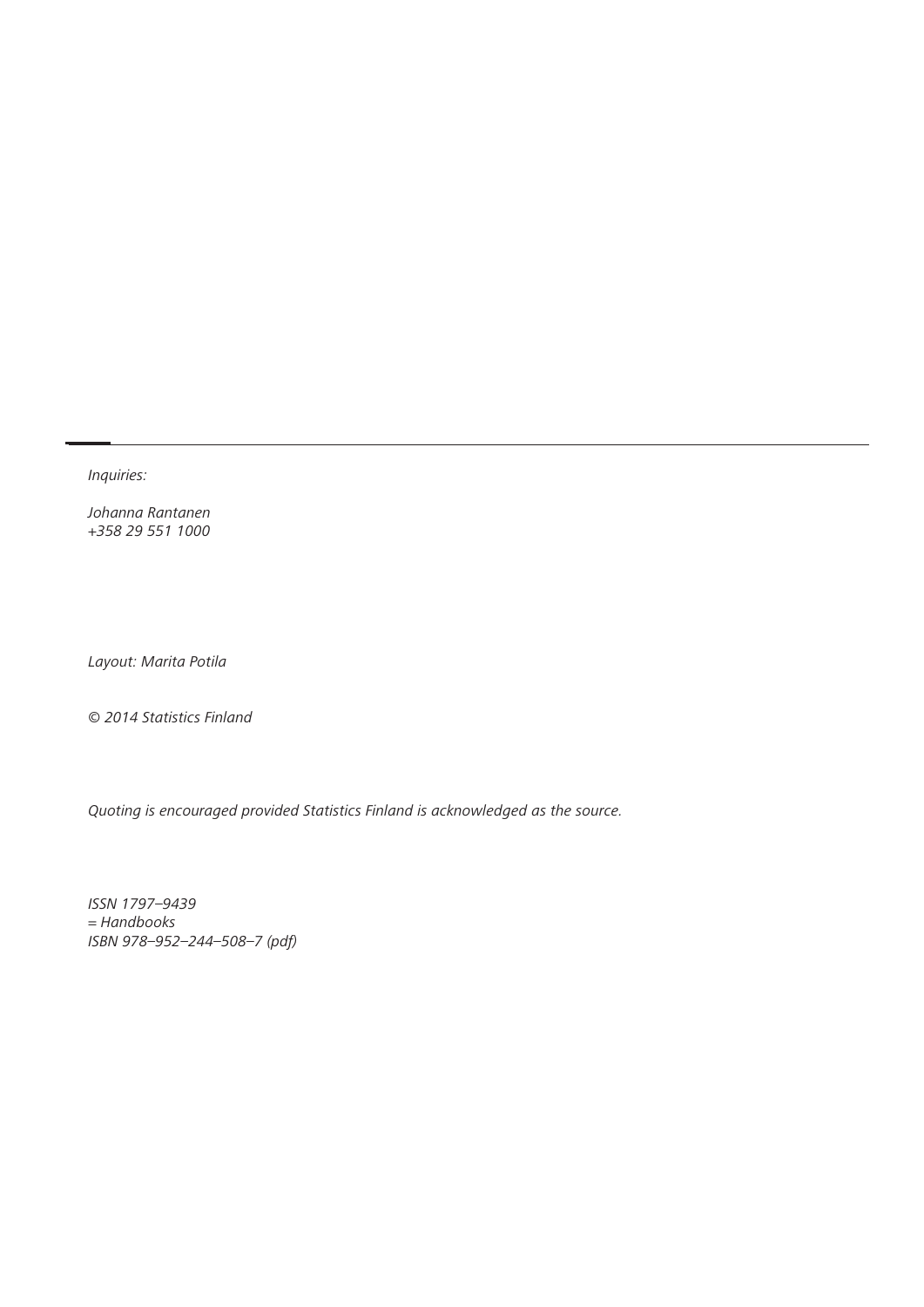## *Contents*

| 1                       | 1.1<br>1.2<br>1.3<br>1.4<br>1.5        |                                                                                                                                       |  |  |  |
|-------------------------|----------------------------------------|---------------------------------------------------------------------------------------------------------------------------------------|--|--|--|
| $\overline{2}$          | 1.6                                    |                                                                                                                                       |  |  |  |
|                         | 2.1<br>2.2<br>2.3<br>2.4<br>2.5<br>2.6 |                                                                                                                                       |  |  |  |
| 3                       | 3.1<br>3.2<br>3.3<br>3.4               | Obligations to respondents and to the individuals and communities<br>Publishing data and other delivery to end users  10              |  |  |  |
| $\overline{\mathbf{4}}$ | 4.1<br>4.2<br>4.3                      | Data protection may prevent an assignment  12                                                                                         |  |  |  |
| 5                       | 5.1<br>5.2                             | Responsibility for performance, professional competence and quality  13<br>Responsibility for corporate image and business secrets 13 |  |  |  |
|                         |                                        |                                                                                                                                       |  |  |  |
|                         |                                        |                                                                                                                                       |  |  |  |
|                         |                                        |                                                                                                                                       |  |  |  |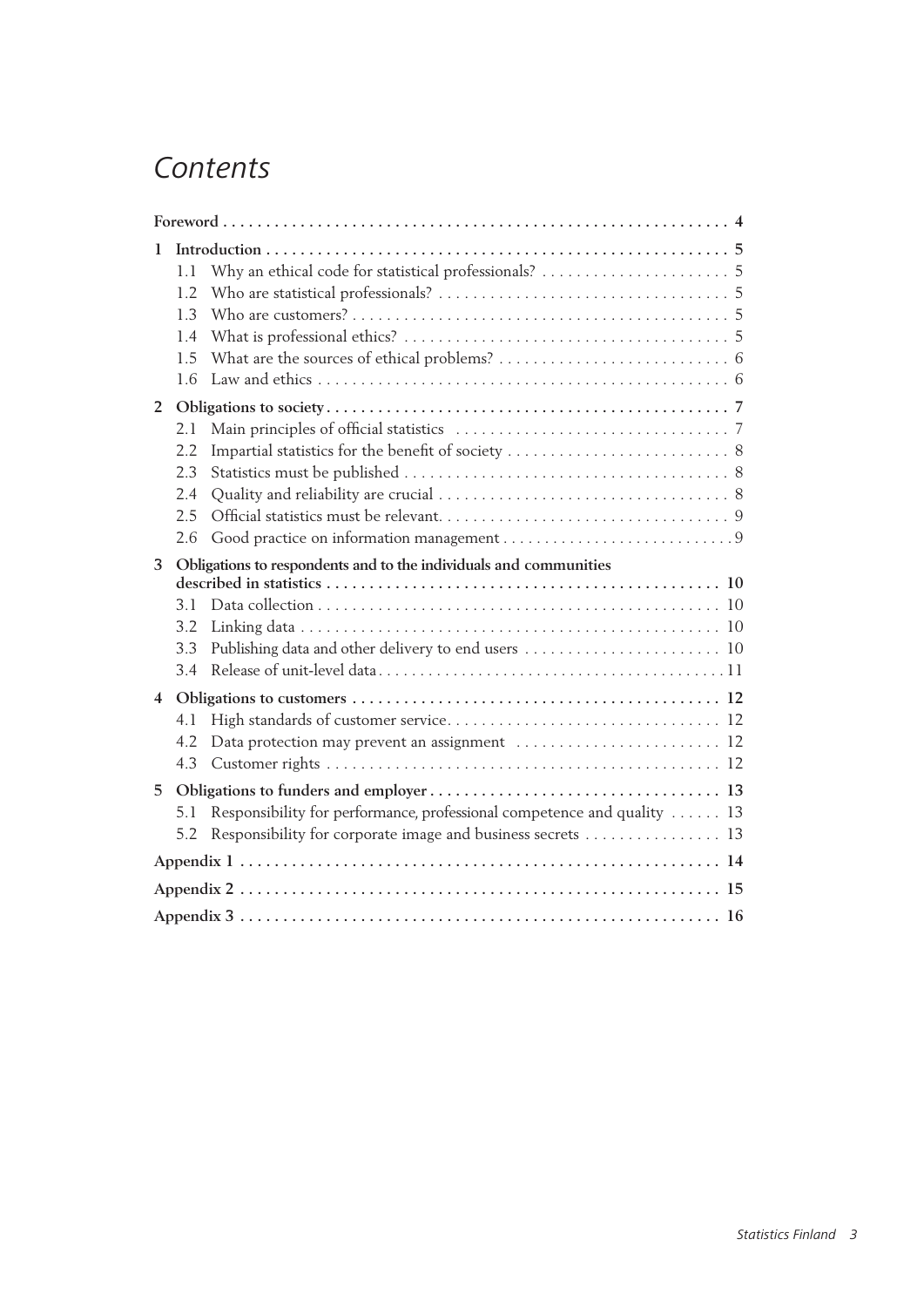## <span id="page-4-0"></span>*Foreword*

Reliable statistics are based on the conventional values of official statistics, reliability, impartiality, independence and objectivity. Professional ethics are considered especially important in the statistical sector. Compliance with the principles of statistical ethics is the fundamental requirement for the activity of statistical authorities. Questions of ethics have attracted growing attention in recent years primarily because of the changes that have happened not only in people's values and attitudes, but also in the environment in which companies and organisations go about their daily business. Many professions, business organisations and private companies have compiled their ethical principles into codes of conduct.

Increasing attention has been given to the principles of statistical ethics in recent years and the key ethical principles have been raised both nationally and in the European Union to the level of legislation. Statistics Finland's first version of the Code of Professional Conduct was compiled in 1993 on the basis of the Declaration on Professional Ethics adopted by the International Statistical Institute ISI in 1985. The Declaration of the ISI is intended particularly for statistical professionals and researchers. The volume at hand is the third revised edition of the handbook published in 1993. The most important changes include those following from the basic principles of the official UN statistics adopted in 1994 and revised in 2013, Finland's membership of the European Union, and changes in national legislation, and recommendation issued by the European Commission in 2005 on the independence, integrity and accountability of the national and Community statistical authorities with minor amendments made to them in 2011. The basic principles of official UN statistics are mainly instructions intended for the activity of institutions, the European Statistics Code of Practice is a general set of instructions for both individual professionals and institutions.

Statisticians have obligations to all individuals and communities described in statistics, to customers, funders and society at large. When compiling statistics attention has to be paid to the different end uses of statistics, questions of privacy and data protection, and the response burden on data suppliers. Stiffening competition in the information markets and in research is also throwing up new ethical problems. Ethical principles must be taken into account in selections made in work.

This handbook is intended for Statistics Finland employees, customers and stakeholders. Where applicable, it is also recommended for people working in other organisations engaged in the production of statistics.

Director General Marjo Bruun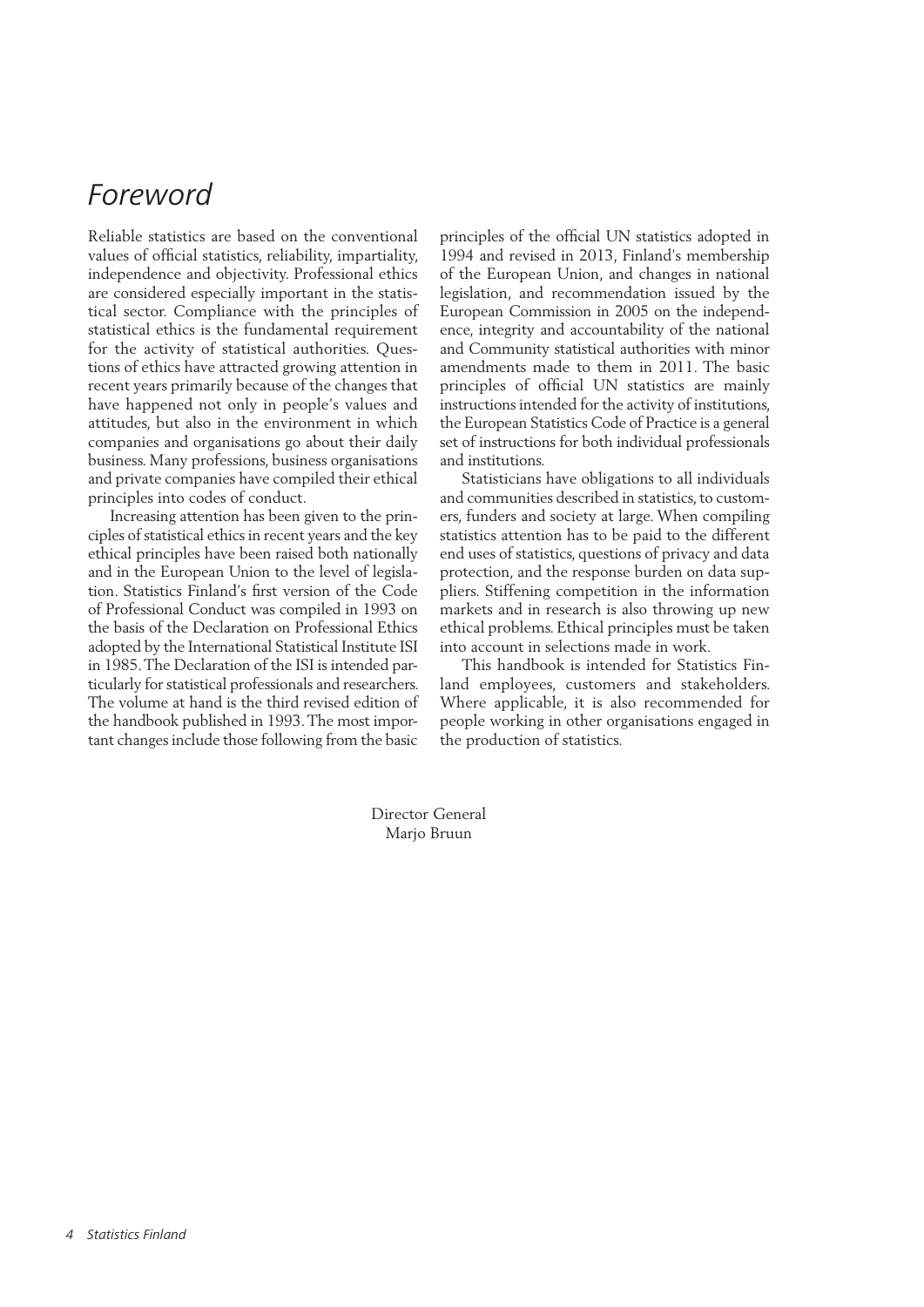## <span id="page-5-0"></span>*1 Introduction*

## *1.1 Why an ethical code for statistical professionals?*

This is a handbook on the professional ethics of Statistics Finland employees. This handbook is intended for Statistics Finland but its principles can be applied generally in the field of statistics. These ethical principles should be useful not only to people working in this field, but also to customers and other agency stakeholders. In addition, the handbook provides useful material for the development and application of legislation and operation.

The purpose of the Guidelines is to explain the general principles governing Statistics Finland's operation and to help resolve ethical problems. This handbook can be consulted when in search of acceptable solutions to emerging ethical problems. With set answers to at least some ethical problems, the standard of services provided by Statistics Finland will improve. Furthermore, it is hoped that the handbook will strengthen the confidence of the general public, customers and data providers in statistics and in the people who compile them.

The agency has the Committee on Statistical Ethics that helps resolve ethical problems. Statistics Finland's departments may consult the Committee to request its opinion on how problematic cases should be resolved.

The ethical values of statistical professionals are international. Finland's membership of the European Union has meant that international contacts and exchange are now an integral part of Statistics Finland's everyday operation. The major principles of professional ethics in the statistical sector also lie at the heart of EU statistics.

Proper implementation of these principles requires that there is good knowledge and understanding of them at the national level as well, and that they are adhered to in practice. It is also important that everyone involved in this international collaboration is familiar with the principles of professional ethics in the statistical sector and contributes to their implementations.

## *1.2 Who are statistical professionals?*

Statistical professionals are different occupational groups by whose co-operation Statistics Finland compiles statistics describing social conditions for the use of customers. The purpose of this handbook is to provide assistance and guidance to all these groups in situations where questions arise about proper procedure.

#### *1.3 Who are customers?*

All users of Statistics Finland's services are agency customers. Customers may come into contact with the agency either indirectly by purchasing Statistics Finland publications or other products, reading its releases or using other media, Internet services or databases; or directly by attending negotiations, contacting the agency by phone to request information, commissioning special surveys or visiting the Library of Statistics. Colleagues or producers of statistics may also be customers.

### *1.4 What is professional ethics?*

The word 'ethics' comes from the Greek 'ethos', which means making a distinction between what is good and what is bad. Ethics thus refers to good, acceptable conduct which promotes the welfare of individuals and society at large.

A profession is a body of knowledge and practical skills. Professionals exercise certain rights and powers. This means that professionals enjoy a certain measure of autonomy in relation to society's decision-making mechanisms. Professionals can make decisions within their respective spheres of expertise without always being bound to decisions by others.

The rights and powers vested in a profession need to be counterbalanced by certain duties and responsibilities. Professional ethics define rights, powers, duties and responsibilities with a view to creating as coherent a structure as possible.

Different professional groups have their own professional ethics. These are determined by their respective objectives that grow up out of their value systems and that may have to do with society, government authorities, business life or individual people.

The statistician's value-objective is to provide a comprehensive, unbiased and reliable picture of society, respecting the right of the sources of information to privacy and data protection and making sure all customers receive equal treatment.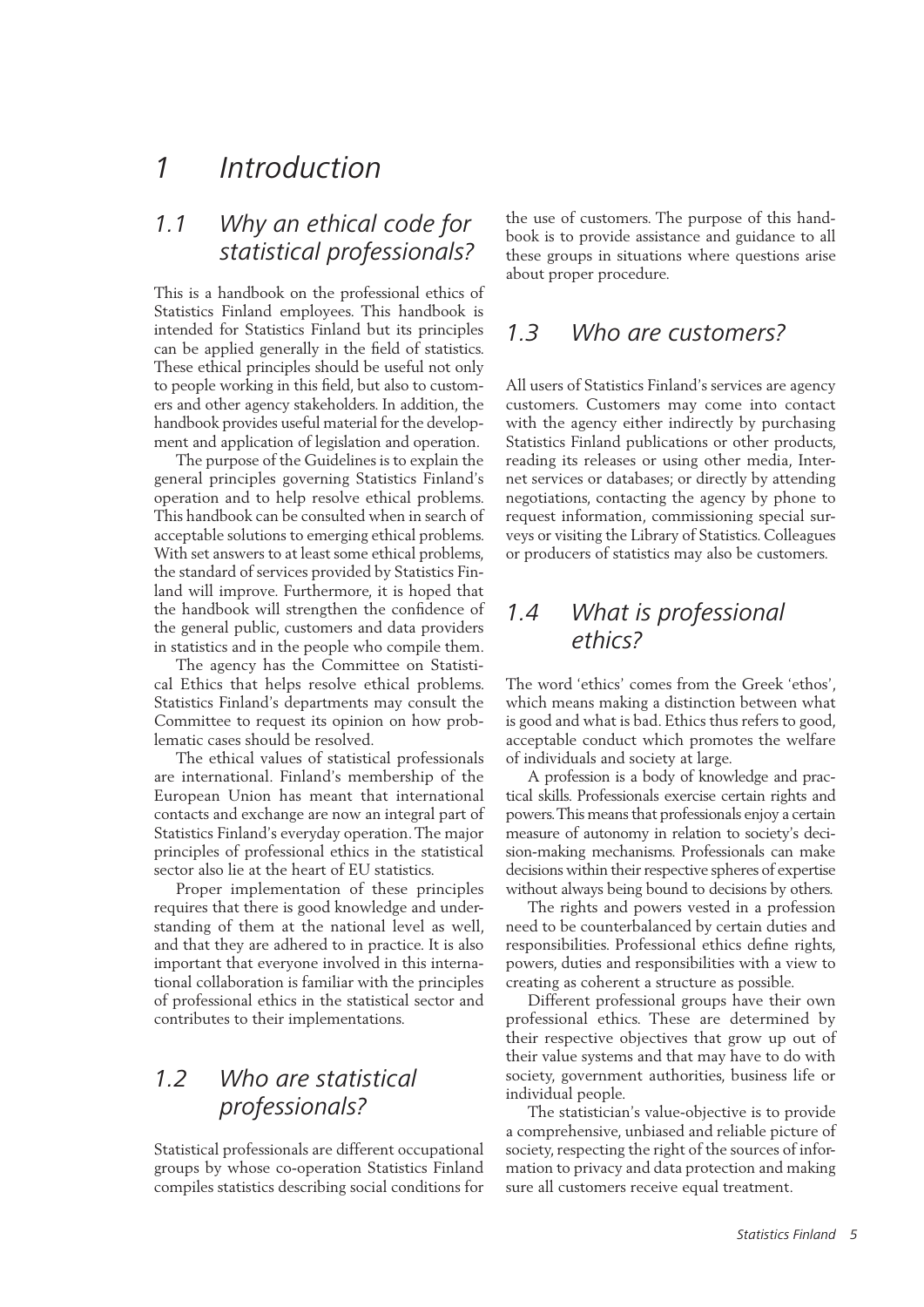### <span id="page-6-0"></span>*1.5 What are the sources of ethical problems?*

The provision of data for statistics must always be guaranteed, for without them it is not possible to compile reliable statistics. Awareness of data protection has grown among individuals and corporations. Trust in statistics and maintaining the confidence of data providers are required for obtaining reliable basic data.

Statistics Finland's operating environment is changing. New ethical problems are emerging and old ethical problems are resurfacing from time to time. Statistics Finland has in its possession interesting information materials. The rapid advances in information technology and easier transfer of data have also given rise to increasing calls for improved availability of Statistics Finland's materials.

The requirements of cost-efficiency may also be at variance with traditional ethical principles. Maintenance of Statistics Finland's service standards requires consideration between different quality factors, such as reliability and rapidity. The market demand is not necessarily focused on areas that are important to such factors as the continuity of statistics. The growing role of market forces has also brought insider regulations into statistics.

Over the past few years, it has become customary in both Finland and the EU to bind monitoring of political decisions to concrete statistical figures, such as statistics describing public sector deficit and employment and unemployment. It is a challenge for a statistical office to retain its impartiality and independence in at times strongly politicised discussion around the results of statistics.

The ever greater complexity of modern society places new demands upon the statistical employee or accentuates old ones. It is important to get across the message of statistics in simpler and more graphic ways, but also as accurately as possible.

Statistics Finland is frequently in the public eye and people are quite familiar with the agency. With the ever higher level of education and the continuing growth of information flows, people today are more and more critical. The same goes for the mass media. This has made the public image of organisations increasingly important and emphasised the importance of having clear ethical rules.

#### *1.6 Law and ethics*

Ethical principles are important to both the preparation and application of legislation. Ethical principles have often been incorporated into legislation. In some countries statistical legislation includes such ethical principles as impartiality and scientific independence. Regulation (EC) No 223/2009 of the European Parliament and of the Council on European statistics lays down the most important ethical principles of official statistics in the Community. The requirement for professional independence is laid down in Finland's Statistics Act and in addition, the Statistics Act prescribes that good statistical practice must be observed in the handling and processing of data and information, following the international recommendations and procedures generally observed in the statistical sector. This refers specifically to the ethical principles of official statistics.

However, ethical principles are generally more comprehensive in their coverage than legislation; ethics is often stricter than the law. Breaking the law is obviously not ethically acceptable, but sometimes strict abidance by the law may be unethical.

Legislation may be complemented by ethical principles. In statistics production this is done, for instance, in the case of release of information. The law allows for discretionary powers in the application of which ethical principles play a key part.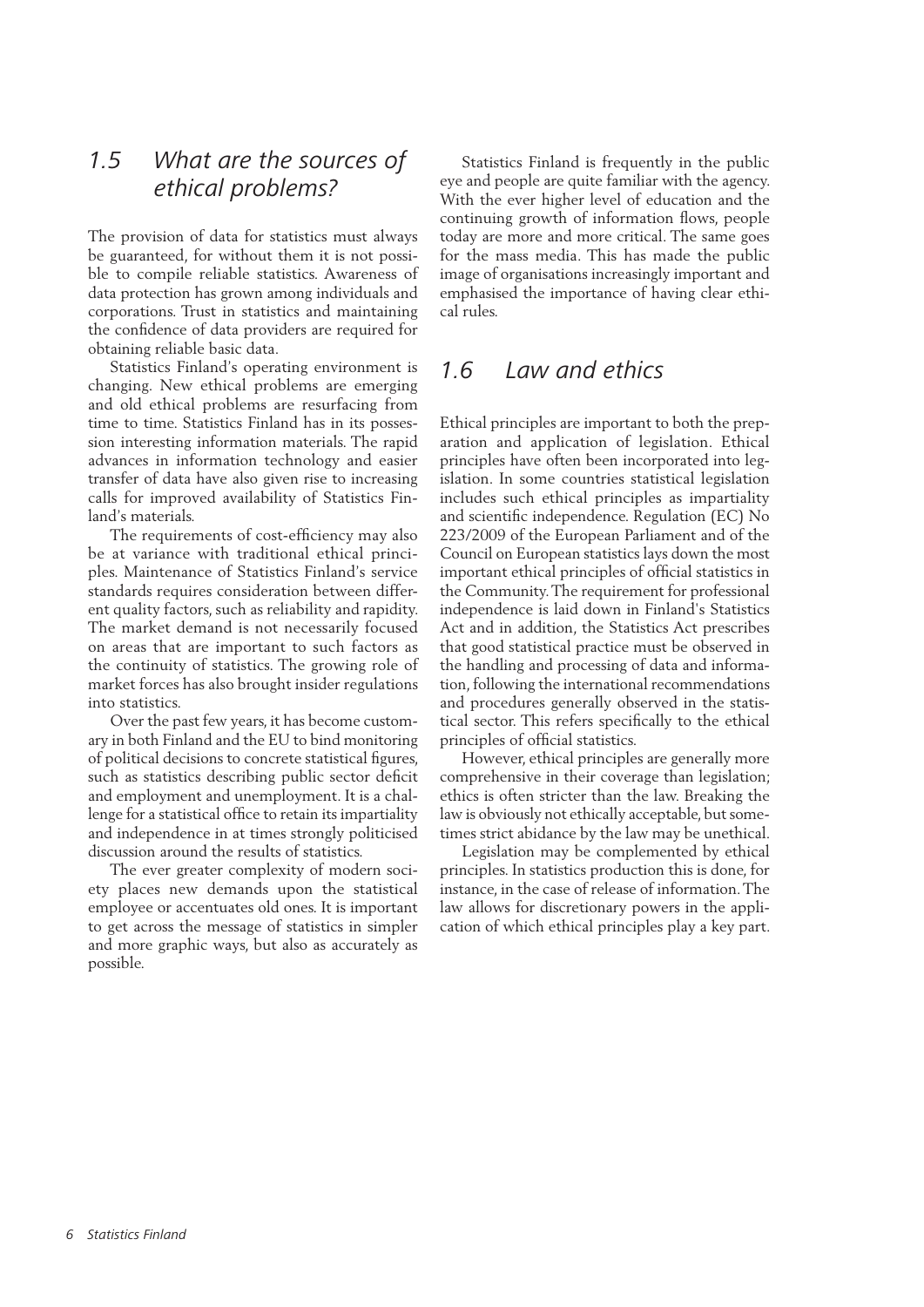## <span id="page-7-0"></span>*2 Obligations to society*

## *2.1 Main principles of official statistics*

Geared to satisfying society's information needs, official statistics shall be based upon a clear set of principles that are aimed at maintaining the quality of statistics and at retaining the confidence of end users and providers of information in statisticians and statistical agencies. Internationally, the key principles of official statistics have been defined by the United National Statistical Commission and for EU statistics within the Council Regulation on European statistics. These principles are also observed at Statistics Finland.

The United Nations Statistical Commission adopted in 1994 and reaffirmed in 2013 a set of 10 fundamental principles of official statistics. These principles may be summarised as follows:

- 1. Official statistics provide an indispensable element in the information system of a democratic society, serving the Government, the economy and the public with data about the economic, demographic, social and environmental situation. To this end, official statistics that meet the test of practical utility are to be compiled and made available on an impartial basis by official statistical agencies to honour citizens' entitlement to public information.
- 2. To retain trust in official statistics, the statistical agencies need to decide according to strictly professional considerations, including scientific principles and professional ethics, on the methods and procedures for the collection, processing, storage and presentation of statistical data.
- 3. To facilitate a correct interpretation of the data, the statistical agencies are to present information according to scientific standards on the sources, methods and procedures of the statistics.
- 4. The statistical agencies are entitled to comment on erroneous interpretation and misuse of statistics.
- 5. Data for statistical purposes may be drawn from all types of sources, be they statistical surveys or administrative records. Statistical agencies are to choose the source with regard to quality, timeliness, costs and the burden on respondents.
- 6. Individual data collected by statistical agencies for statistical compilation, whether they refer to natural or legal persons, are to be strictly confidential and used exclusively for statistical purposes.
- 7. The laws, regulations and measures under which the statistical systems operate are to be made public.
- 8. Coordination among statistical agencies within countries is essential to achieve consistency and efficiency in the statistical system.
- 9. The use by statistical agencies in each country of international concepts, classifications and methods promotes the consistency and efficiency of statistical systems at all official levels.
- 10.Bilateral and multilateral co-operation in statistics contributes to the improvement of systems of official statistics in all countries.

According to Article 338 of the Treaty on the Functioning of the European Union, the production of Union statistics shall conform to impartiality, reliability, objectivity, scientific independence, cost-effectiveness and statistical confidentiality. The production of statistics shall not entail excessive burdens on economic operators. In addition to the Treaty on the Functioning of the European Union, Regulation (EC) No 223/2009 of the European Parliament and of the Council on European statistics identifies six key principles that are based upon the above UN principles and that govern official statistics internationally as well as in the European Union. These are:

- Professional independence
- Impartiality
- Objectivity
- Reliability
- Statistical confidentiality
- Cost effectiveness.

The content of the principles is defined in detail in Article 2 of the Regulation on European Statistics in Appendix 1.

The Code of Practice concerning independence, integrity and accountability of the national and Community statistical authorities contain 15 principles that must be observed in the production of Community statistics. The purpose of the Code of Practice is to improve trust and confidence in the statistical authorities by proposing certain institutional and organisational arrangements and, on the other hand, to reinforce the quality of the statistics they produce and disseminate. This is aimed at by promoting the coherent application of best international statistical principles, methods and practices by all producers of official statistics in Europe (Appendix 2).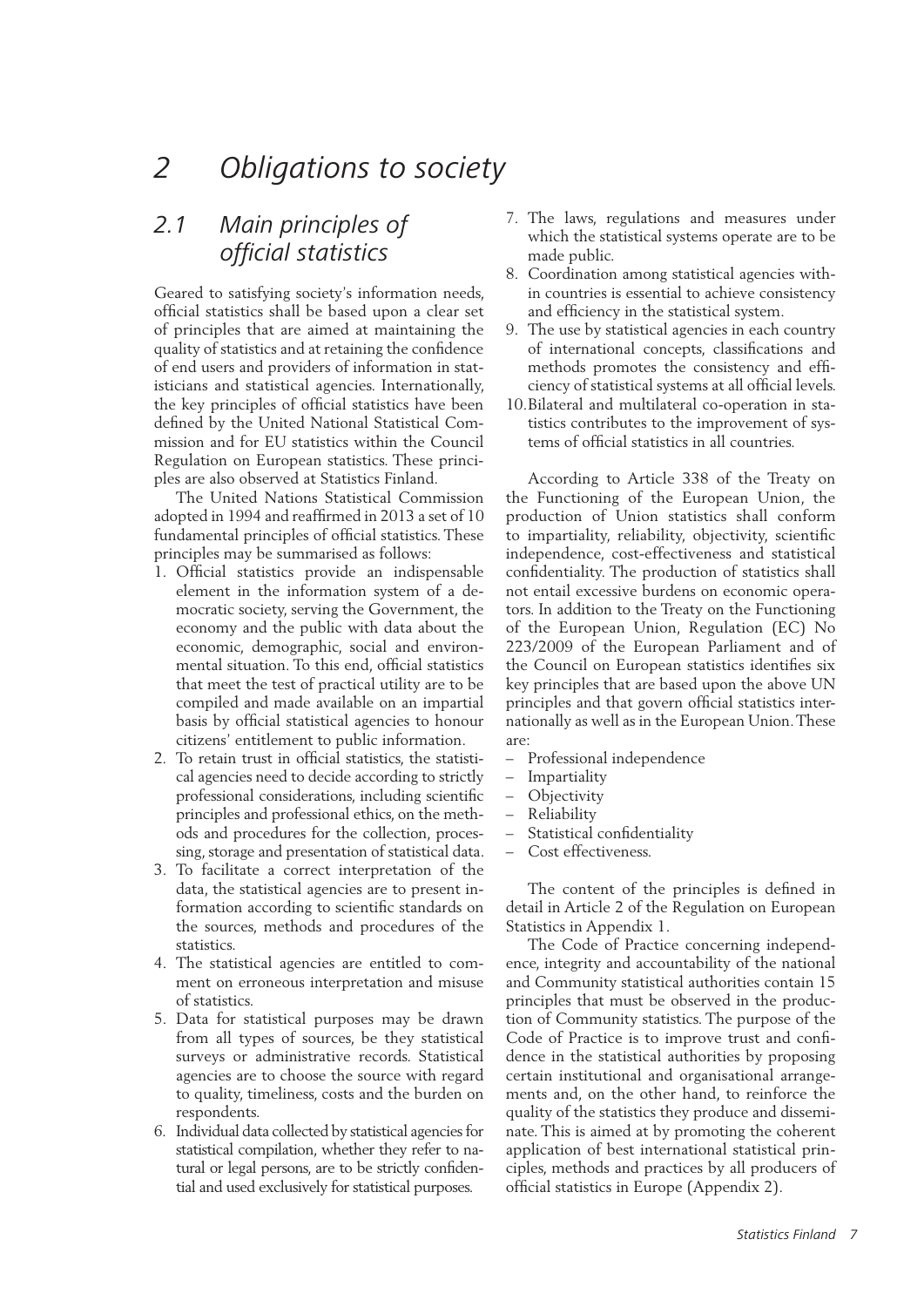### <span id="page-8-0"></span>*2.2 Impartial statistics for the benefit of society*

Reliable and comprehensive statistics are crucially important to the effective operation of any democratic system. Citizens need statistical information to form a realistic picture of their living conditions and society, to defend effectively their interests and take part in democratic decision-making. Public administration, the European Union, business and industry, and research also rely heavily on access to reliable official statistics.

Official statistics are an integral part of society's infrastructure or basic structure. All statistics compiled by state authorities for public use are counted as official statistics. Official statistics have the quality of public goods: production of these goods is the responsibility of the public sector and shall be funded by tax revenues.

The national statistical system must be based on professional independence of the national statistical office. For the purposes of decentralised planning and bargaining among interest groups, society needs access to hard facts that are equally available to all parties. The production of statistics for the EU's needs also requires the existence of independent statistical agencies. An independent statistical agency is best placed to take into account and safeguard the data protection requirements of different target groups. This is emphasised in the Commission's recommendation mentioned above.

Statistics Finland seeks to cover with its statistics all key sectors of society. In addition to the statistics produced with funding from Statistics Finland's regular budget, the agency also provides statistics and statistical surveys commissioned by customers.

### *2.3 Statistics must be published*

Official statistics must be published, for it is only when they are published that official statistics can equally benefit society and its citizens. Publication must be effective. General social statistics must be made universally available, and they shall be widely disseminated. In the publication of statistics concerning society, Statistics Finland shall give no user group preferential treatment over others.

Electronic dissemination of data has increased the efficiency of their distribution. Statistical tables intended for general use shall be compiled with a view to their general interest value, impartiality and cost-effectiveness. Statistical tables shall not be produced in large quantities just in case for potential users, but only when commissioned to meet specific customer needs. Advance information on the dates of publication of all statistics is provided through Statistics Finland's release calendars.

Statistics must be made accessible to all users at the same time. The Statistics Act prescribes that all statistics shall be published as soon as possible upon completion. It is also prescribed that statistics which may influence the operation of financial markets (so-called statistics subject to insider rules) must not be released to anyone prior to the official date of publication, but all users must receive the information at one and the same time, at the exact time indicated in advance. The same principle is used at Statistics Finland for publishing monthly and quarterly statistics.

According to the guidelines issued by Statistics Finland, information can also be provided in certain exceptional cases in advance on other statistics by permission of the Director in Charge, provided that the recipient does not publish it ahead of the agreed date.

Statistics shall be presented in a clear, readily understandable form. Statistics intended for the broader public must be easily intelligible to all. Statistics Finland's eCourse in Statistics is designed to provide all users with instructions about how to make the best possible use of statistics by describing their contents and different uses.

### *2.4 Quality and reliability are crucial*

The statisticians must ensure that all products and services supplied meet the highest possible quality standards. Product and service quality is evaluated both by producers and end users, but also by scientific and international organisations.

In order that the reliability of statistics can be assessed, all the methods used in compiling the statistics shall be public and generally accepted. Quality descriptions shall be attached to each statistical product so that users can establish the reliability of the information presented as well as any risks of inaccuracies. The aim is to promote the proper use and interpretation of statistics.

Other aspects of quality include the timely completion of statistics, flexibility, the ability of staff members to work closely with customers, and a strong orientation to customer needs.

Statistics Finland develops its activity in line with the European Quality Award standard EFQM and the European Statistics Code of Practice. The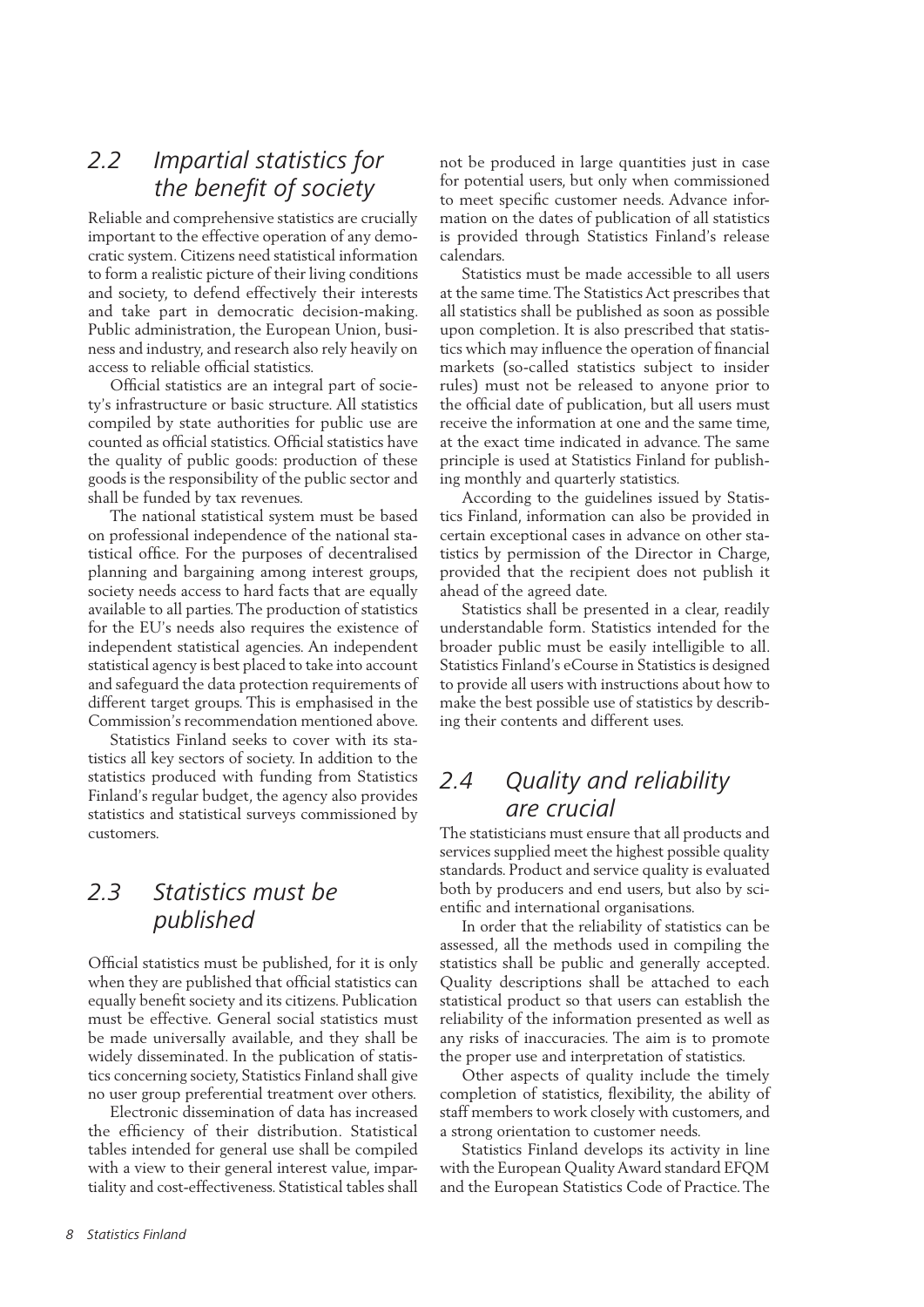<span id="page-9-0"></span>agency's quality handbook provides more detailed guidelines on high quality operations and quality development.

## *2.5 Official statistics must be relevant*

Statisticians at Statistics Finland are responsible not only for the quality of statistical products, but also for the relevance of social statistics. Official statistics must be available as comprehensively as possible on all sectors of society that are relevant to user groups. New, important social phenomena and problems shall be incorporated in official statistics as soon as possible.

As well as engaging in the task of producing statistics, Statistics Finland is expected to work closely with other state authorities in a joint effort to develop official government statistics. In order that the statistics produced should be relevant and consistent, it is essential that there is good co-operation between the different authorities that compile statistics and effective coordination of official statistics.

#### *2.6 Good practice on information management*

The Act on the Openness of Government Activities (621/1999) requires that all public officials observe the principles of good practice on information management. Good practice on information management is also part and parcel of good statistical practice as set out in the Statistics Act. Good practice on information management involves, among other things, that the procedures followed in handling data and information and the contents of information systems are clearly described and that appropriate measures have been taken to safeguard data protection. Following the stage of active data processing it is also important that steps are taken for the appropriate filing or destruction of the documents in keeping with the National Archives Act and Statistics Finland's archiving guidelines.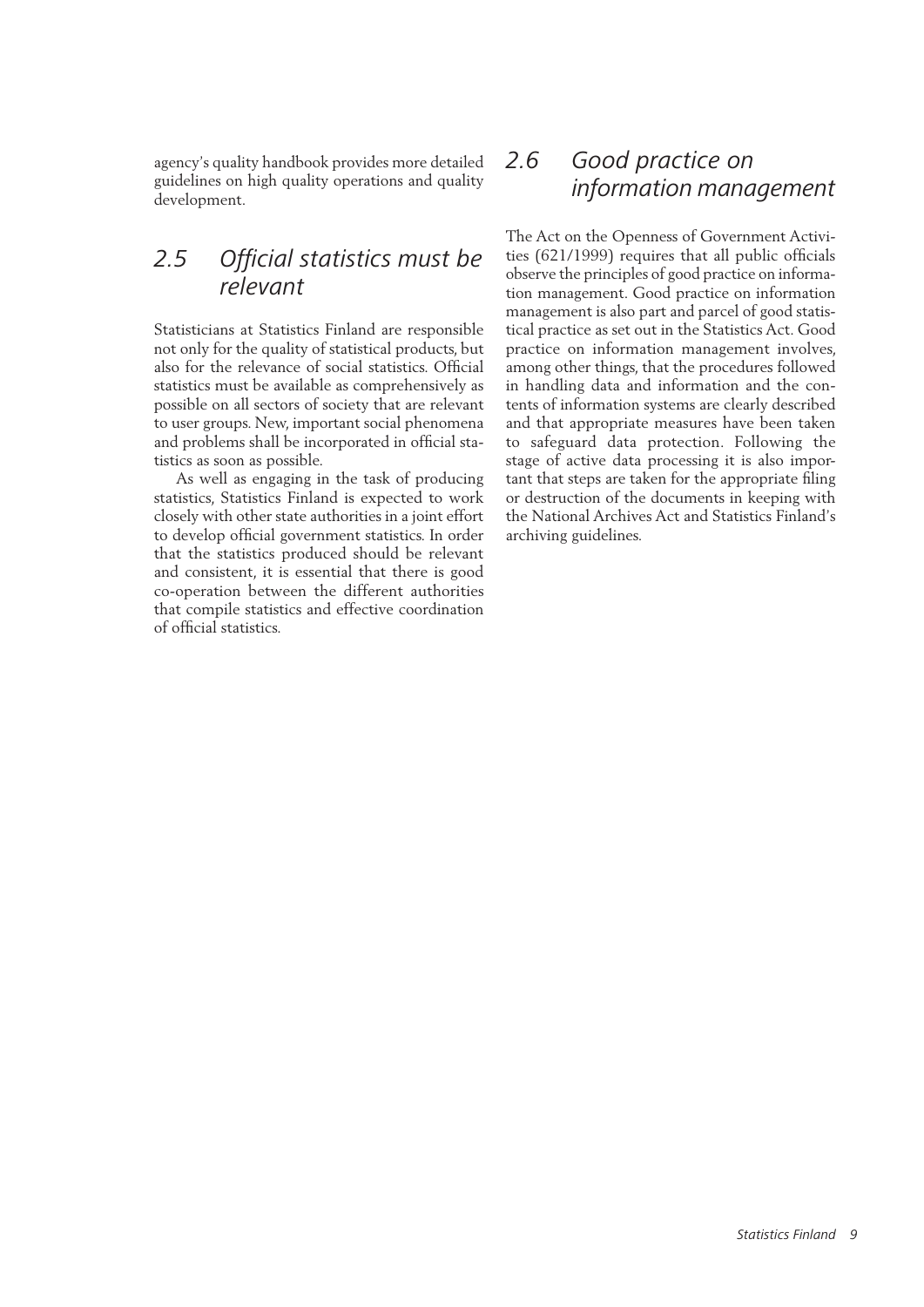## <span id="page-10-0"></span>*3 Obligations to respondents and to the individuals and communities described in statistics*

Statistics Finland employees shall respect and protect the privacy and interests as well as the business and professional secrets of statistical units.

Statistical units here refer to natural persons or to families formed by persons, households or other statistical units on which data are gathered for purposes of compiling statistics. In addition, statistical units may be represented by business companies or other units engaged in economic activity, associations, agencies or other legal persons. Data concerning individual statistical units shall be kept secret. The exceptions to this principle are mentioned under 3.4 below.

Statistics Finland may also collect unit-level information under commission from other statistical authorities, for example. In this case, the respondents shall be informed of the purpose for which the information is collected and to whom it shall be released. However, assignments involving data collection shall always be weighed separately on a case by case basis. Special consideration shall be given to the end use of the information collected and to the question of whether the data collection may interfere with Statistics Finland's own operation.

According to the Personal Data Act, private persons do not have the right to check information concerning themselves in Statistics Finland's statistical registers. The justification for this is that since the information contained in these registers may not be used in administrative decisions concerning the person and thus any errors in the information cannot be considered to infringe upon his or her interests.

#### *3.1 Data collection*

Data for statistical purposes can be collected both directly from the individuals and communities that are described in the statistics, and indirectly through administrative records, such as the population information system or tax registers. The Statistics Act requires that authorities compiling statistics primarily make use of data collected in other connections. Direct data collection shall only be used if the necessary data are not available from administrative records.

Cost-effectiveness is paramount in the collection of data. Only such data shall be collected that are absolutely necessary for compiling the statistics. Data collection shall incur only minimal cost to Statistics Finland and the individuals or communities providing the data.

The objectives and purpose of the survey or the statistics and the ultimate end use of the information shall be specified even before the data are collected. In commissioned surveys, respondents shall also be told who has commissioned the survey and who has funded it. Where personal data as defined in the Personal Data Act are collected for purposes of a personal data file, it is required that a register description of that file is produced before commencing data collection.

Where data are collected, it must always be made clear to the respondents whether they are required by law to supply the information or whether this is voluntary. In the former case, the legal provision concerned shall be singled out. All data required for commissioned surveys shall be collected voluntarily.

In inquiries and interview surveys in which participation is voluntary, the concept of informed consent shall be applied, in other words, the respondents shall know and understand what they are consenting to do.

It is also considered good statistical practice that feedback is given to respondents on the statistics that have been compiled on the basis of the data they provided. Indeed, the Statistics Acts requires that feedback is given to all respondents who are under statutory obligation to disclose information.

### *3.2 Linking data*

Statistics Finland may link data from different types of files. Data linking requires the use of personal identity codes or business identity codes. The Personal Data Act allows for the use of the personal identity code for the purposes of data linking because the code is essential for unequivocal identification of the individual. However, linking must not endanger the person's privacy or the business secrets of trade practitioners or target communities. Data concerning the customer's and Statistics Finland's common statistical units can be linked at Statistics Finland on a chargeable service basis to produce new statistics.

## *3.3 Publishing data and other delivery to end users*

The main rule is that it must not be possible to deduce information concerning the characteristics of individual statistical units from the statistics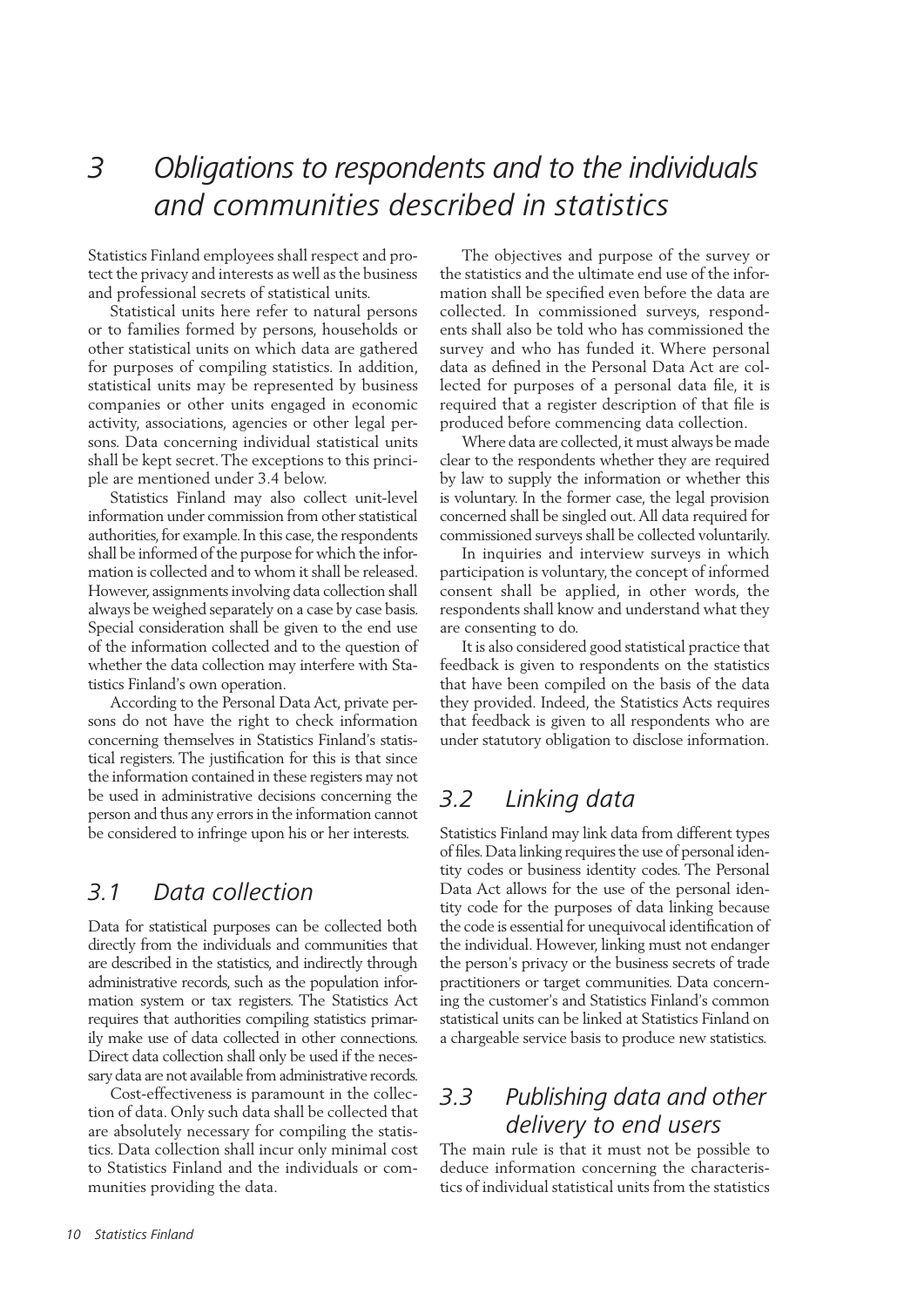<span id="page-11-0"></span>published or otherwise released to customers. However, the mere fact that there is only one unit within a given statistical category, does not always need to be kept secret if the unit in question cannot be identified based on the table or the data classified by the table are decreed public by law. Statistical data are not regarded as identifiable if the extraction of the relevant information requires excessive investment in time, money or labour. Statistics Finland has issued separate guidelines and recommendations concerning privacy and data protection in statistical tables.

Statistical professionals acknowledge group integrity. Statistics Finland shall not unnecessarily bring discredit on a certain group or region. This principle does not, of course, prevent the statistician from identifying in social statistics such areas or groups whose status or living conditions are poorer than others or otherwise exceptional. After all, the purpose of statistics is to help decisionmakers promote equality and welfare in society.

#### *3.4 Release of unit-level data*

The general principle is that unit-level data are not released in identifiable form to outsiders. Unit-level data are thus not released for use in an investigation, surveillance, legal proceedings, administrative decision-making or other similar handling of a matter concerning an individual, enterprise, corporation or foundation.

There are, however, some exceptions that are prescribed by law. Statistics Finland is the national authority charged with the responsibility for filing death certificates. In contrast to other data, information on causes of death may be released to next of kin, insurance institutions and relevant authorities. Statistics Finland may release other unit-level data in identifiable form to another statistical authority for compiling statistics on its field of activity, as well as to another authority compiling European statistics and to the Bank of Finland for European statistics.

Data items included in the Register of Enterprises and Establishments, those specified in the Statistics Act, and data describing the activity of public authorities and the production of public services are all public information and may be released for different purposes. The possibility to release unit-level data helps to avoid overlap in data collection, reduce costs and the response burden, and to promote the use of harmonised classifications.

Unit-level data can be released for scientific studies and statistical surveys describing social conditions. The Statistics Act sets out the guidelines that Statistics Finland shall follow in granting licences to use unit-level data. With a user licence, access can be granted for research purposes to data from which information enabling direct identification has been removed. To serve researchers, Statistics Finland has a remote access system and the Research Laboratory operating in Statistics Finland's premises. In this manner, researchers who have obtained the relevant licence may under Statistics Finland's supervision handle materials that may not be released for outside use because of the extent of the material or the risk that statistical units may be identifiable. Data made fully unidentifiable may also be released to researchers. Where applicable, researchers also adhere to these codes of professional ethics.

In exceptional cases, data on age, gender, socioeconomic group, education and occupation may be released with identification data for research purposes.

This material is always released for a limited period of time. Possible combining of data with data obtained from elsewhere takes place at Statistics Finland. Once the time limit has expired, the research material must be destroyed or returned to Statistics Finland.

Census materials are not normally released. These materials may comprise the whole country, an entire municipality or an entire industry, or units of an occupational or educational group (persons, enterprises, etc.). The licence to use total data may be granted if it is necessary for the study. The privacy of the statistical unit must always be protected, and business secrets must not be divulged. To ensure privacy and data protection, any classifications that are too detailed shall be merged with other information before the data are released and the data are also processed in some other ways, where needed.

Special caution shall be exercised with the release of sensitive data concerning natural persons. Such data shall only be released for special reasons. According to the Personnel Data Act, sensitive data are those concerning race, ethnic origin, social, political or religious affiliation or tradeunion membership, a criminal act, punishment or other criminal sanction, the state of health, illness or handicap of a person or the treatment or other comparable measures directed at the person, the sexual preferences or sex life of a person, the social welfare needs of a person or the benefits, support or other social welfare assistance received by the person. A data file containing an exceptionally large amount of information on one person or group of persons may also be sensitive.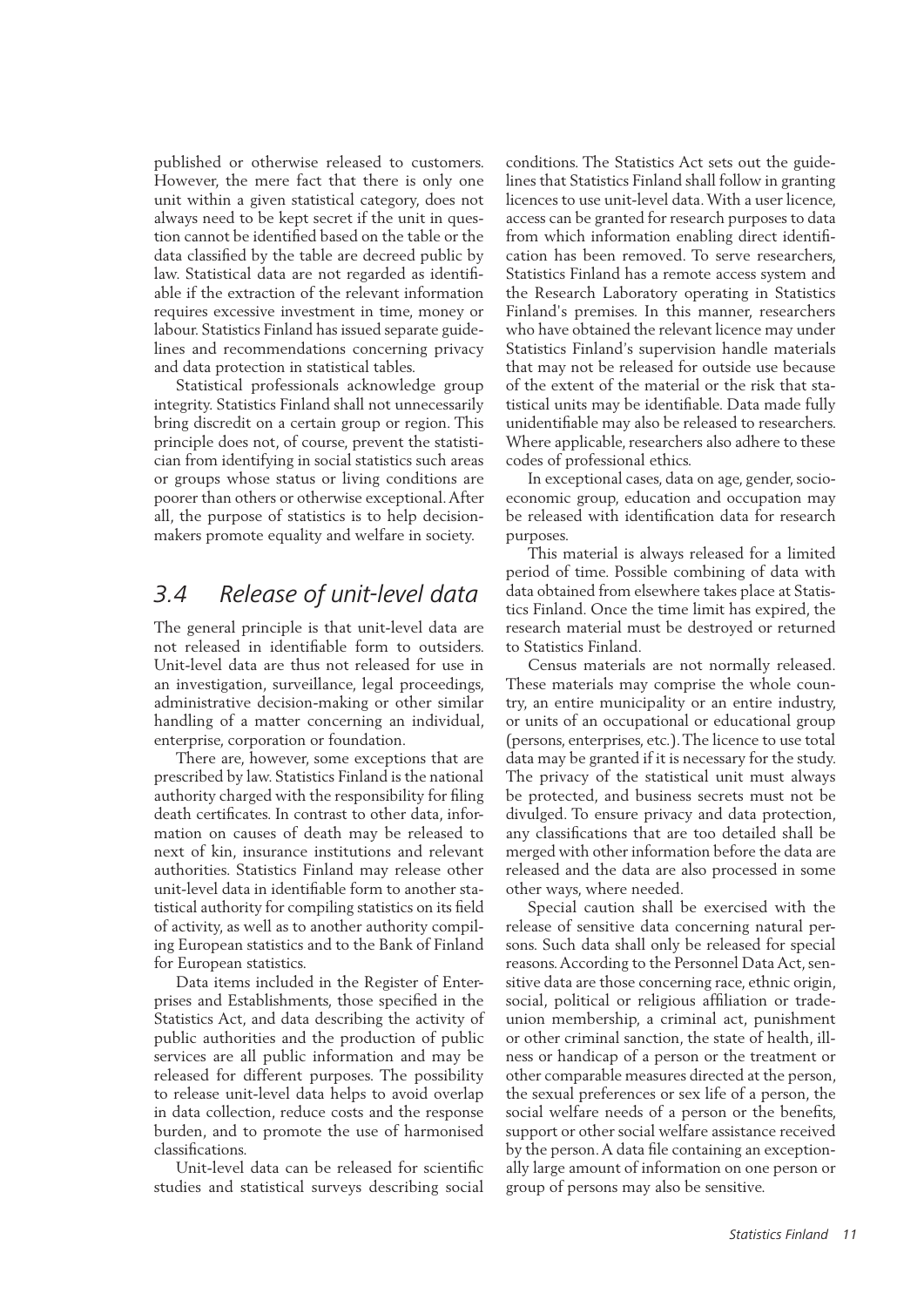## <span id="page-12-0"></span>*4 Obligations to customers*

Statistical professionals have obligations to customers. The obligations they have to providers of data and to the individuals and communities described in statistics may impede the ability to provide a quality service to customers.

### *4.1 High standards of customer service*

A high quality of customer service provides important support to end users in their decision-making and operations, increases awareness and the use of Statistics Finland's services, creates a good image for the agency and by the same token facilitates its operation. Customer feedback provides important clues for the further development of operations.

Service mindedness and flexibility are crucial to good customer service. Service to customers is centred on them and their service needs must be taken into account from the very outset in planning the production process. Customers shall also be kept up-to-date about all services available. Schedules and deadlines shall be adhered to. In case of force majeure, customers shall be immediately informed.

Statistics Finland performs chargeable assignments for customers. The assignments must be related to Statistics Finland's field of operation. For this reason, Statistics Finland does not conduct actual opinion polls and market research. In unclear cases, a statement should be requested from Statistics Finland's Committee on Statistical Ethics.

In its fee-based services Statistics Finland applies a business pricing policy, taking account of the agency's profitability requirements, impact objectives, as well as the equal treatment of customers. Pricing may be based upon costs, demand or going market rates. Statistics Finland does not exploit its possible market dominance in pricing, but always bears in mind the goal of disseminating information throughout society. Information produced with funding from tax revenues comes free of charge; customers are only charged for data editing.

Statistics Finland is dedicated to a policy of impartiality with regard to its customers. All customer groups are provided the best possible service, taking account of the current regulations and ethical principles.

Customers are offered the best possible knowledge available at Statistics Finland. If the information required is not available from Statistics Finland, the employee shall try to find out the appropriate source of information.

Negotiations on schedules, costs, and quality shall be started with the customer as early as possible. All assignments shall adhere to generally accepted scientific principles and procedures. Customers shall also be informed of confidence limits and other factors with a bearing on the interpretation of the results. Statistics Finland shall only accept the assignment if it considers the quality to be adequate for the customer's purposes.

Statistics Finland's key service principles are defined and brought together in a customer service pledge.

## *4.2 Data protection may prevent an assignment*

Sometimes it is not possible to release to customers the information they require even if that information was available at Statistics Finland, or even if it could be obtained with a questionnaire survey, for instance. The reasons for non-release usually lie in considerations of data protection of statistical units. In these cases, discussions shall always be held with the customer in an attempt to find an alternative solution. For instance, it is important to identify what the customer regards as the most important data items: this will usually allow for the use of less detailed variables. Another possible solution is to keep the materials at Statistics Finland and to prepare the tables required by the customer as an assignment.

#### *4.3 Customer rights*

Statistics Finland shall also safeguard the customer's privacy and respect the customer's rights. No information relating to the assignment shall be divulged to outsiders; the same applies to the information concerning the customer's privacy or business or professional secrets that are recorded in the information service agreement.

The information service agreement spells out both Statistics Finland's and the customer's rights and duties. In keeping with general delivery terms, Statistics Finland has the right to publish the results of commissioned surveys. The materials, methods, software and results produced in connection with the assignment shall remain the property of Statistics Finland. They are not transferred into the property and control of the customer unless otherwise agreed in the assignment.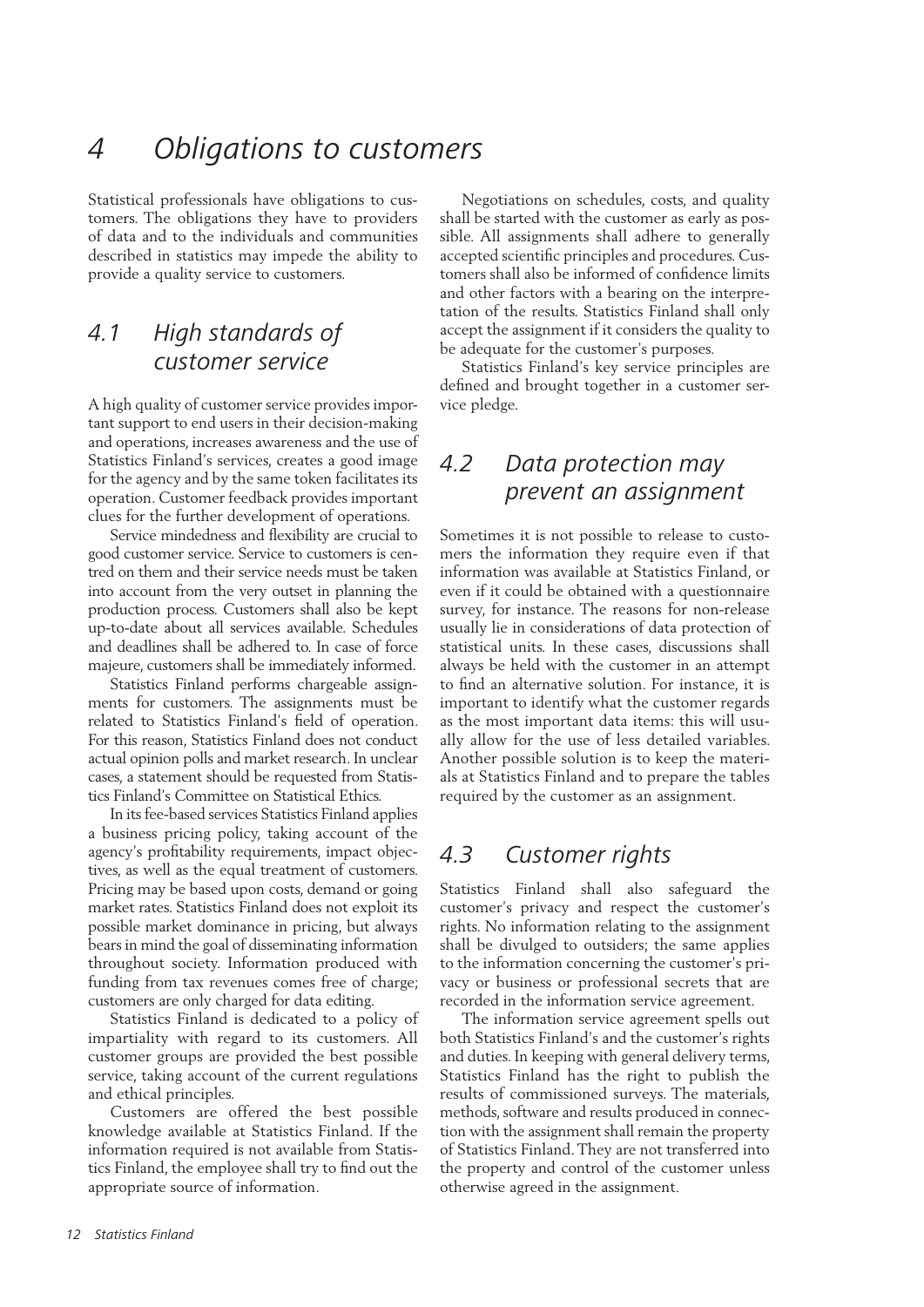## <span id="page-13-0"></span>*5 Obligations to funders and employer*

Statistical professionals have obligations towards the State, co-operation partners and customers. Statistical professionals' obligations to customers were discussed above in Section 4.

### *5.1 Responsibility for performance, professional competence and quality*

Both funders and the employer are entitled to expect that statistical professionals do their job to the best of their abilities and put all their expertise, knowledge and skills to full use.

Statistical professionals shall follow all the guidelines issued by the employer with regard to data protection, the scope of the assignment, schedules and costs. In consultation with the employer, they shall work to maintain and further improve their professional competencies.

All employees shall contribute to attaining the goals of the organisation, to promoting product development, to improving service standards, and to creating a good climate in the workplace.

It is in the common interest of the employer, funder and statistical professionals that the products and services provided are of the highest possible quality. If there are disagreements over the quality of a final product or an ongoing project, or over the use of the proper methods, the dispute shall be addressed by way of negotiation, applying generally accepted scientific and professional principles.

#### *5.2 Responsibility for corporate image and business secrets*

Statistics Finland's good reputation hinges collectively on the activity of Statistics Finland's all statistical professionals. Statistical professionals need to take this into consideration in all their interaction with the outside world. Close adherence to agreements and commitments is crucial in all dealings with data providers, customers, as well as other interest and stakeholder groups.

Statistical professionals shall never reveal to outsiders any agency business secrets or matters related to security.

In making public appearances, Statistics Finland's statistical professionals shall always follow the ethical guidelines set out in this handbook.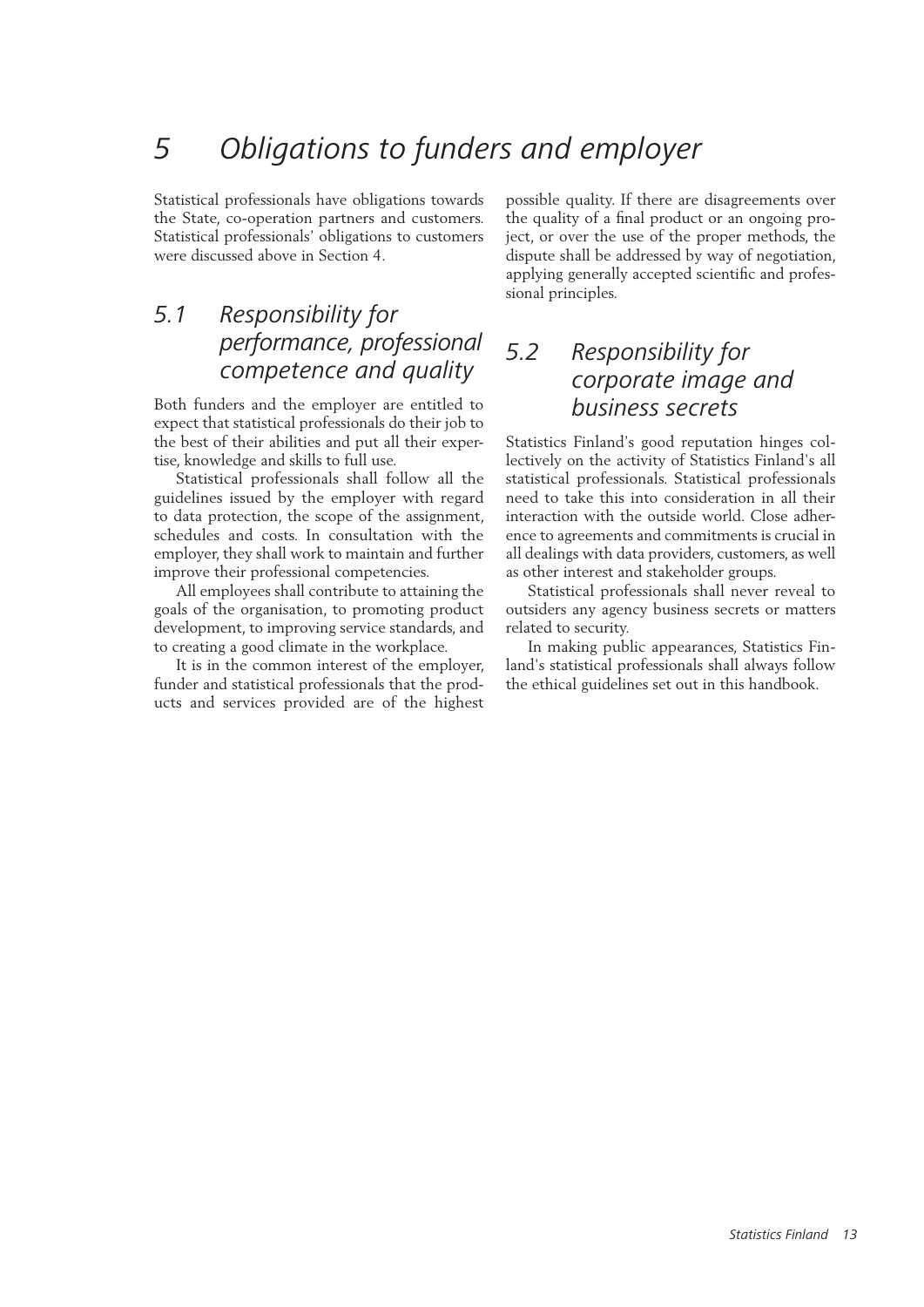## <span id="page-14-0"></span>*Appendix 1*

### *Regulation (EC) No 223/2009 of the European Parliament and of the Council on European statistics, Article 2*

The development, production and dissemination of European statistics shall be governed by the following statistical principles:

a) 'professional independence', meaning that statistics must be developed, produced and disseminated in an independent manner, particularly as regards the selection of techniques, definitions, methodologies and sources to be used, and the timing and content of all forms of dissemination, free from any pressures from political or interest groups or from Community or national authorities, without prejudice to institutional settings, such as Community or national institutional or budgetary provisions or definitions of statistical needs;

b) 'impartiality', meaning that statistics must be developed, produced and disseminated in a neutral manner, and that all users must be given equal treatment;

c) 'objectivity', meaning that statistics must be developed, produced and disseminated in a systematic, reliable and unbiased manner; it implies the use of professional and ethical standards, and that the policies and practices followed are transparent to users and survey respondents;

d) 'reliability', meaning that statistics must measure as faithfully, accurately and consistently as possible the reality that they are designed to represent and implying that scientific criteria are used for the selection of sources, methods and procedures;

e) 'statistical confidentiality', meaning the protection of confidential data related to single statistical units which are obtained directly for statistical purposes or indirectly from administrative or other sources and implying the prohibition of use for non-statistical purposes of the data obtained and of their unlawful disclosure;

f) 'cost effectiveness', meaning that the costs of producing statistics must be in proportion to the importance of the results and the benefits sought, that resources must be optimally used and the response burden minimised. The information requested shall, where possible, be readily extractable from available records or sources. Where possible, the data requested must be easily selected from the available archives or sources.

The statistical principles set out in this paragraph are further elaborated in the Code of Practice in accordance with Article 11.

The development, production and dissemination of European statistics shall take into account international recommendations and best practice.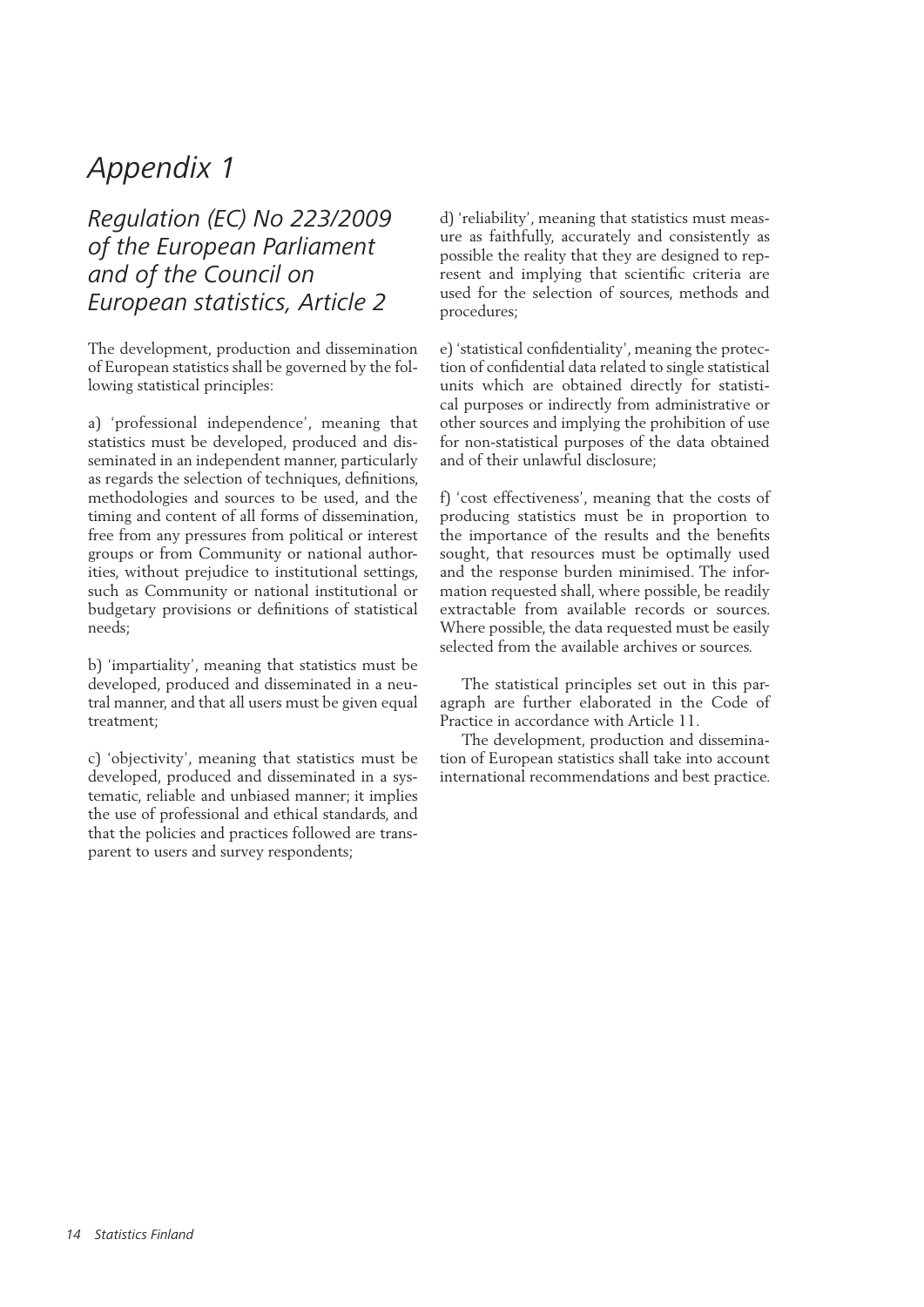## <span id="page-15-0"></span>*Appendix 2*

## *Code of Practice concerning European statistics*

#### **Principle 1: Professional independence**

Professional independence of statistical authorities from other policy, regulatory or administrative departments and bodies, as well as from private sector operators, ensures the credibility of European Statistics.

#### **Principle 2: Mandate for Data Collection**

Statistical authorities have a clear legal mandate to collect information for European statistical purposes. Administrations, enterprises and households, and the public at large may be compelled by law to allow access to or deliver data for European statistical purposes at the request of statistical authorities.

#### **Principle 3: Adequacy of Resources**

The resources available to statistical authorities are sufficient to meet European Statistics requirements.

#### **Principle 4: Quality Commitment**

Statistical authorities are committed to quality. They systematically and regularly identify strengths and weaknesses to continuously improve process and product quality.

#### **Principle 5: Statistical Confidentiality**

The privacy of data providers (households, enterprises, administrations and other respondents), the confidentiality of the information they provide and its use only for statistical purposes must be absolutely guaranteed.

#### **Principle 6: Impartiality and Objectivity**

Statistical authorities develop, produce and disseminate European Statistics respecting scientific independence and in an objective, professional and transparent manner in which all users are treated equitably.

#### **Principle 7: Sound Methodology**

Sound methodology underpins quality statistics. This requires adequate tools, procedures and expertise.

#### **Principle 8: Appropriate Statistical Procedures**

Appropriate statistical procedures, implemented from data collection to data validation, must underpin quality statistics.

#### **Principle 9: Non-Excessive Burden on Respondents**

The reporting burden is proportionate to the needs of the users and is not excessive for respondents. The statistical authorities monitor the response burden and set targets for its reduction over time.

#### **Principle 10: Cost Effectiveness**

Resources are used effectively.

#### **Principle 11: Relevance**

European Statistics meet the needs of users.

#### **Principle 12: Accuracy and Reliability**

European Statistics accurately and reliably portray reality.

#### **Principle 13: Timeliness and Punctuality**

European Statistics are released in a timely and punctual manner.

#### **Principle 14: Coherence and Comparability**

European Statistics are consistent internally, over time and comparable between regions and countries; it is possible to combine and make joint use of related data from different sources.

#### **Principle 15: Accessibility and Clarity**

European Statistics are presented in a clear and understandable form, released in a suitable and convenient manner, available and accessible on an impartial basis with supporting metadata and guidance.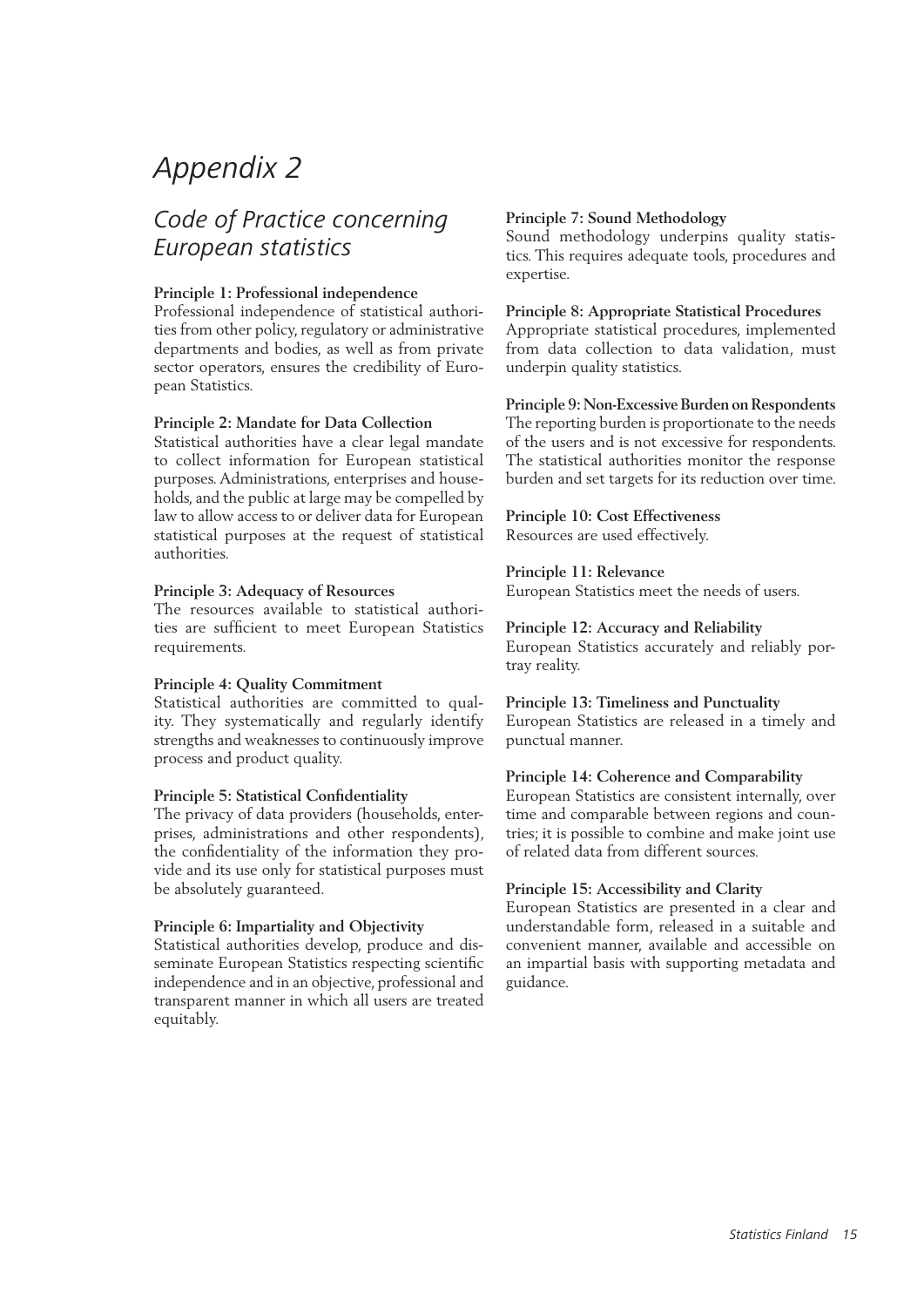## <span id="page-16-0"></span>*Appendix 3*

### *Decisions, recommendations, regulations and guidelines related to professional ethics in official statistics*

International Statistical Institute: Declaration on Professional Ethics. Adopted at the ISI General Assembly in Amsterdam on 21 August 1985, a reviewed version adopted at the meeting of the ISI Council in Reykjavik on 22 to 23 July 2010. http://www.isi-web.org/images/about/Declaration-EN2010.pdf (in English, 8 p.)

Fundamental Principles of Official Statistics. Adopted by the United Nations Statistical Commission in April 1994 and again in 2013. http://unstats.un.org/unsd/dnss/gp/FP-New-E.pdf (In English, 2 p.)

The Council of Europe Committee of Ministers recommendation No. R(97) 18 concerning the protection of personal data collected and processed for statistical purposes, 30 Sept 1997. (8 p.) https://wcd.coe.int/com.instranet.InstraServlet?command=com.instranet.CmdBlobGet&InstranetIma ge=2001724&SecMode=1&DocId=578856&Usage=2

Recommendation of the Commission to the European Parliament and to the Council on the independence, integrity and accountability of the national and Community statistical authorities http://tilastokeskus.fi/org/periaatteet/cop\_virallinen\_en.pdf

Statistics Act (280/2004) http://tilastokeskus.fi/meta/lait/2013\_tilastolaki\_en.pdf

Regulation (EC) No 223/2009 of the European Parliament and of the Council on European statistics http://eur-lex.europa.eu/LexUriServ/LexUriServ.do?uri=OJ:L:2009:087:0164:0173:EN:PDF

Personal Data Act (523/1999) http://www.finlex.fi/en/laki/kaannokset/1999/en19990523.pdf

Guidelines for the application of the Statistics Act at Statistics Finland (TK-00-198-05)

Guidelines on publicity of data concerning enterprises and communities (TK-00-199-05)

Statistics Finland's guidelines for the application of the Personal Data Act (TK-00-1239-13)

Guidelines on granting user licences to Statistics Finland's unit-level data (TK-00-1098-13)

Guidelines concerning user licences for internal data at Statistical Finland (TK-00-1785-98)

Statistics Finland's guidelines on the protection of tabulated business data (TK-00-270-13)

Statistics Finland's guidelines on the protection of tabulated personal data (TK-00-271-13)

Statistics Finland's information security principles (TK-46-884-13)

Protection of data at Statistics Finland (TK-00-334-05)

Guidelines on the confidentiality and disclosure of statistical data prior to their release (TK-00-582-14)

Publishing of statistics and releases at Statistics Finland (TK-00-581-14)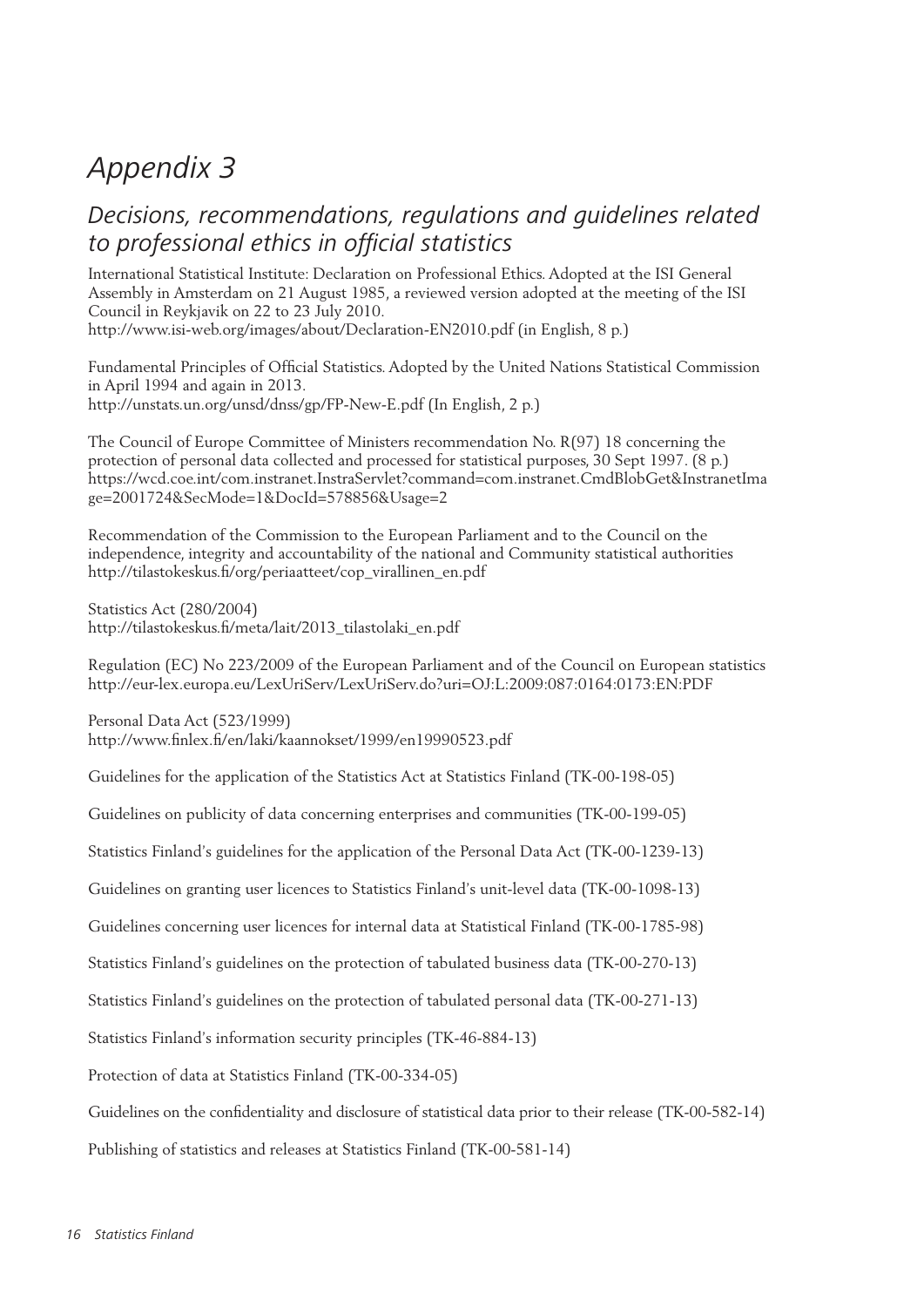## Käsikirjoja – Handböcker – Handbooks

| Nro 1       |                 | Koulutusluokitus 2006<br>Utbildningsklassificering 2006                                                                                                                                                                                                                                                                                         |                                      | 2007 |
|-------------|-----------------|-------------------------------------------------------------------------------------------------------------------------------------------------------------------------------------------------------------------------------------------------------------------------------------------------------------------------------------------------|--------------------------------------|------|
| Nro 4       |                 | Toimialaluokitus TOL 2008                                                                                                                                                                                                                                                                                                                       |                                      | 2008 |
|             |                 | Toimialaluokitus TOL 2008 (pdf)                                                                                                                                                                                                                                                                                                                 |                                      | 2008 |
|             |                 | Toimialaluokitus TOL 2008<br>Liite 1 Hakemisto                                                                                                                                                                                                                                                                                                  |                                      | 2009 |
|             |                 | Näringsgrensindelningen TOL 2008 (pdf)                                                                                                                                                                                                                                                                                                          |                                      | 2009 |
| Nro 5       |                 | Sektoriluokitus 2012 (pdf)                                                                                                                                                                                                                                                                                                                      |                                      | 2012 |
| Nr          | 5b              | Sektorindelningen 2012 (pdf)                                                                                                                                                                                                                                                                                                                    |                                      | 2012 |
| No          | 5c              | Classification of Sectors 2012 (pdf)                                                                                                                                                                                                                                                                                                            |                                      | 2012 |
| Nro 6       |                 | Rahoitusvaadeluokitus 1996<br>Classification of financial assets and liabilities 1996                                                                                                                                                                                                                                                           |                                      | 1995 |
| Nro 10      |                 | Yhteisöjen tehtäväluokitukset<br>Julkisyhteisöjen ja voittoa tavoittelemattomien<br>yhteisöjen tehtäväluokitukset                                                                                                                                                                                                                               | uudistettu painos                    | 1986 |
|             |                 | Uppgiftsklassificeringar för sammanslutningar<br>Uppgiftsklassificeringar för offentliga sammanslutningar<br>och icke vinstsyftande sammanslutningar                                                                                                                                                                                            | reviderad upplaga                    |      |
|             |                 | Classifications of the functions of government and<br>non-profit institutions serving households                                                                                                                                                                                                                                                | revised edition                      |      |
| Nro 11      |                 | Pääasiallisen toiminnan luokitus<br>Pääasiallisen toimeentulolähteen luokitus<br>Klassificering av befolkningen efter<br>huvudsaklig verksamhet<br>Klassificering av befolkningen efter<br>huvudsaklig inkomstkälla<br>Classification of the Population by Type of Activity<br>Classification of the Population by Main<br>Source of Livelihood |                                      | 1980 |
| $N_{ro}$ 14 |                 | Ammattiluokitus 2010                                                                                                                                                                                                                                                                                                                            |                                      | 2011 |
|             |                 | Ammattiluokitus 2010 (pdf)                                                                                                                                                                                                                                                                                                                      |                                      | 2011 |
| Nro 16      |                 | Rakennusluokitus 1994<br>Byggnadsklassificering 1994<br>Classification of Buildings 1994                                                                                                                                                                                                                                                        |                                      | 1994 |
| Nro         | 17              | Sosioekonomisen aseman luokitus 1989<br>Classification of Socio-economic Groups                                                                                                                                                                                                                                                                 | uudistettu painos<br>revised edition | 1989 |
| Nr          | 17 <sub>b</sub> | Sosioekonomisk indelning 1989                                                                                                                                                                                                                                                                                                                   | reviderad upplaga                    | 1990 |
| Nro         | -18             | Demografiset ja sosiaaliset perusluokitukset<br>Ikä, sukupuoli, siviilisääty, kieli, kansalaisuus, uskontokunta<br>Demografiska och sociala grundklassificeringar<br>Ålder, kön, civilstånd, språk, nationalitet, trossamfund<br>Demographic and Social Basic Classifications<br>Age, Sex, Marital Status, Language, Nationality, Religion      |                                      | 1983 |
| Nro 20      |                 | Suomen ympäristötiedostot                                                                                                                                                                                                                                                                                                                       |                                      | 1996 |
| Nro 21      |                 | Aineellisten varojen luokitukset<br>Kiinteä pääoma, varastovarat, muut aineelliset varat<br>Klassificeringar av materiella tillgångar<br>Fast kapital, lagerkapital, övriga materiella tillgångar<br>Classifications of Tangible Assets<br>Fixed Capital, Inventories, Other Tangible Assets                                                    |                                      | 1985 |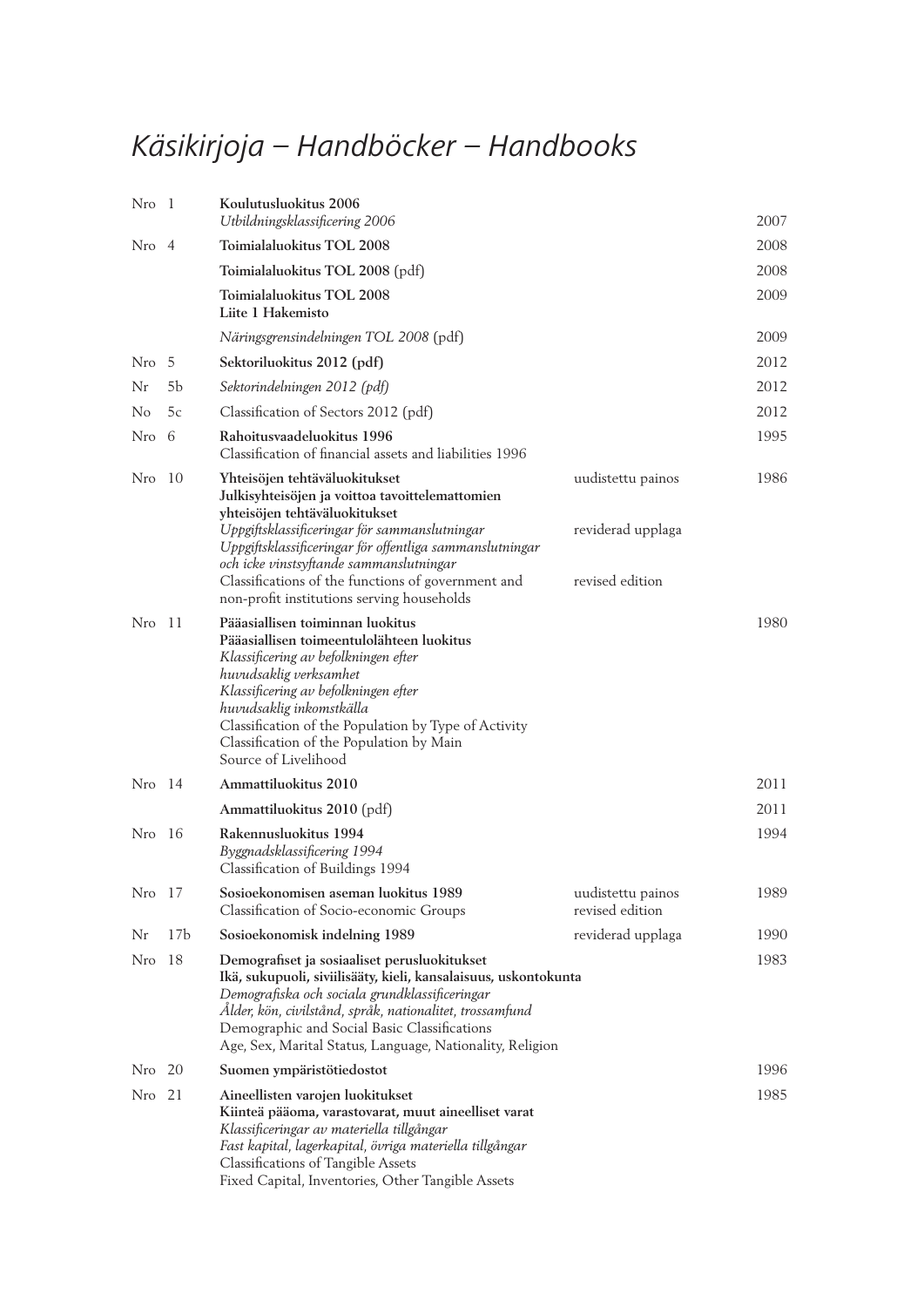| Nro 22 |                 | Ikäluokitukset<br>Ohjeita ikäluokituksen käytöstä<br>Åldersklassificeringar<br>Riktlinjer för användning av åldersklassificeringar                                    |                      | 1986 |
|--------|-----------------|-----------------------------------------------------------------------------------------------------------------------------------------------------------------------|----------------------|------|
| Nro 27 |                 | Rikosnimikkeistö<br><i>Brottsnomenklatur</i><br>Crime nomenclature                                                                                                    |                      | 1999 |
| Nro 28 |                 | Kunnat ja kuntapohjaiset aluejaot 2012<br>Kommuner och kommunbaserade indelningar 2012<br>Municipalities and Regional Divisions Based on<br>Municipalities 2012       |                      | 2012 |
|        |                 | Kunnat ja kuntapohjaiset aluejaot 2012 (pdf)<br>Kommuner och kommunbaserade indelningar 2012<br>Municipalities and Regional Divisions Based on<br>Municipalities 2012 |                      | 2012 |
| Nro    | 30              | Tilastokeskuksen ammattieettinen opas                                                                                                                                 | uudistettu painos    | 2014 |
| No     | 30c             | Guidelines on Professional Ethics                                                                                                                                     | revised edition      | 2014 |
| Nro    | 31              | Tuottajahintaindeksit 2010=100 (pdf)<br>Käyttäjän käsikirja                                                                                                           | uudistettu painos    | 2013 |
| No     | 31c             | Producer Price Indices 2010=100 (pdf)<br>Handbook for Users                                                                                                           |                      | 2013 |
| Nro 32 |                 | Maanrakennuskustannusindeksi 1990=100<br>Käyttäjän käsikirja                                                                                                          |                      | 1993 |
| Nro    | -33             | Ansiotasoindeksi 2005=100 (pdf)<br>Käyttäjän käsikirja                                                                                                                |                      | 2009 |
| Nr     | 33 <sub>b</sub> | Förtjänstnivåindex 2005=100 (pdf)<br>Användarhandbok                                                                                                                  |                      | 2009 |
| No     | 33c             | The Index of Wage and Salary Earnings 2005=100 (pdf)<br>Handbook for users                                                                                            |                      | 2009 |
| Nro 35 |                 | Väestölaskenta 2000<br>Käsikirja                                                                                                                                      |                      | 2001 |
| Nr     | 35b             | Folkräkningen 2000<br>Handbok                                                                                                                                         |                      | 2001 |
| No     | 35c             | Population Census 2000<br>Handbook                                                                                                                                    |                      | 2001 |
| Nro    | 36              | Siviiliasiain nimikkeistö<br>Nomenklatur för civilmål<br>Nomenclature of civil cases                                                                                  |                      | 2002 |
| Nro.   | 37              | Jäteluokitusopas                                                                                                                                                      |                      | 2005 |
| No     | 37b             | Guide to Waste Classification                                                                                                                                         |                      | 1999 |
| Nro 38 |                 | Vuoden 1950 väestölaskennan<br>otosaineiston käsikirja                                                                                                                | uusintapainos        | 2013 |
| Nro    | 39              | Kuluttajahintaindeksi 2010=100 (pdf)<br>Käyttäjän käsikirja                                                                                                           | 2., korjattu painos  | 2013 |
| Nr     | 39 <sub>b</sub> | Konsumentprisindex 2010=100 (pdf)<br>Användarhandbok                                                                                                                  | reviderad upplaga    | 2013 |
| No.    | 39c             | Consumer Price Index 2010=100 (pdf)<br>Handbook for Users                                                                                                             | 2 nd revised edition | 2013 |
| Nro    | 40              | Maankäyttöluokitus<br>Markanvändningsklassificering<br>Land Use Classification                                                                                        |                      | 2000 |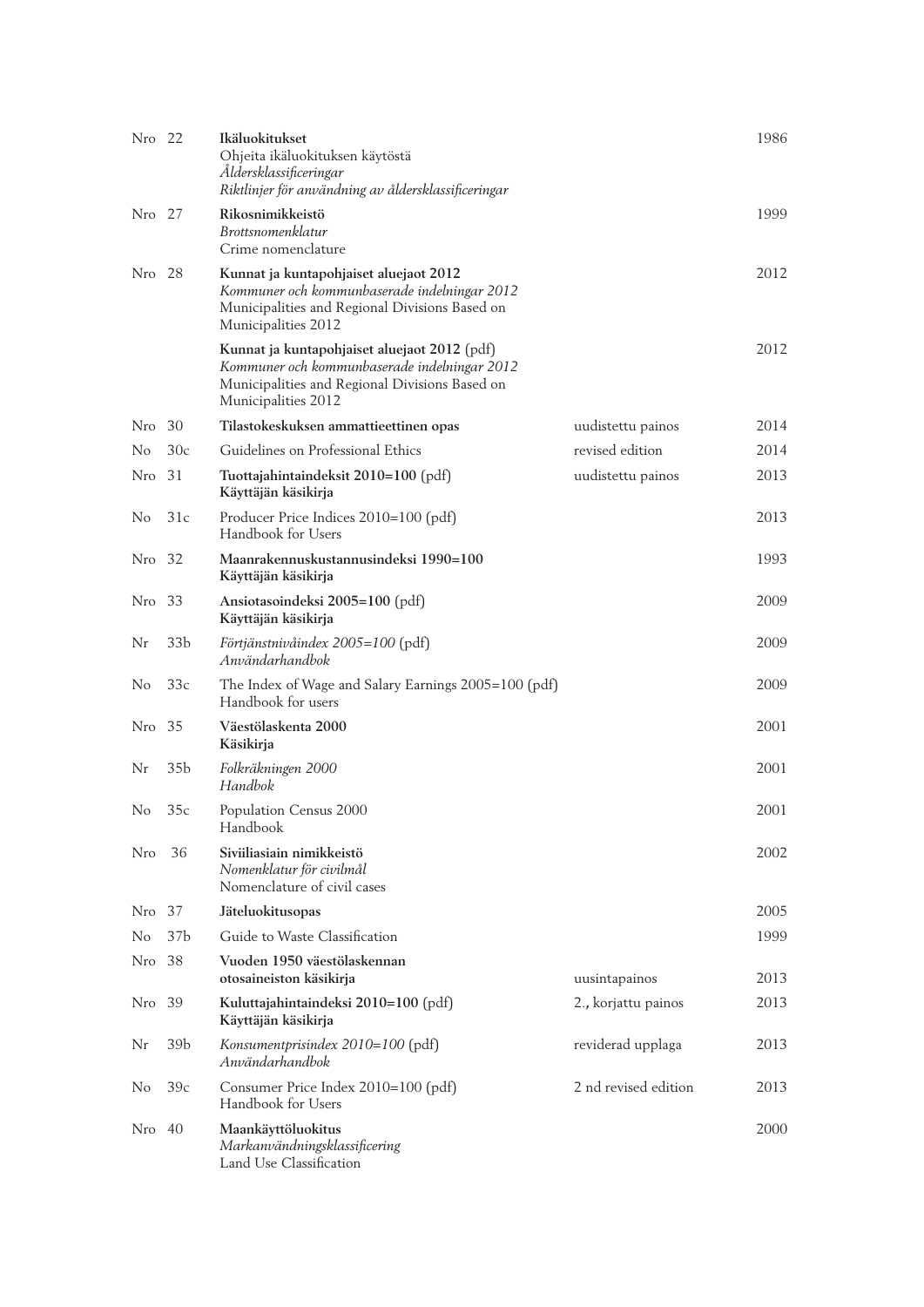| Nro 41         |                 | Julkisyhteisöjen tehtäväluokitus                                                                                                             |                   | 2001 |
|----------------|-----------------|----------------------------------------------------------------------------------------------------------------------------------------------|-------------------|------|
| Nro            | 42              | Rakennuskustannusindeksi 2000 = 100<br>Käyttäjän käsikirja<br>Building Cost Index 2000=100<br>User's Handbook                                |                   | 2001 |
| Nro 43         |                 | Laatua tilastoissa                                                                                                                           | uudistettu painos | 2007 |
| No             | 43 <sub>b</sub> | Quality Guidelines for Official Statistics                                                                                                   |                   | 2002 |
| Nro 44         |                 | Yksilöllisen kulutuksen käyttötarkoituksen mukainen luokitus (COICOP)                                                                        |                   | 2002 |
| Nro 45         |                 | Use of Registers and Administrative Data Sources for Statistical Purposes                                                                    |                   | 2004 |
| Nro 46         |                 | Kulutustutkimus 2006 (pdf)<br>Käyttäjän käsikirja                                                                                            |                   | 2009 |
| Nro 47         |                 | Työvoimakustannusindeksi 2008=100 (pdf)<br>Käyttäjän käsikirja                                                                               | uudistettu painos | 2013 |
| Nr             | 47 <sub>b</sub> | Arbetskraftskostnadsindex 2008=100<br>Användarens handbok                                                                                    |                   | 2013 |
| N <sub>0</sub> | 47c             | Labour Cost Index 2008=100 (pdf)<br>Handbook for users                                                                                       | revised edition   | 2013 |
| Nro            | 48              | Koulutuksen järjestäjät ja oppilaitokset 2012<br>Käyttäjän käsikirja<br>Utbildningsanordnare och läroanstalter 2012<br>Användarhandbok       |                   | 2013 |
|                |                 | Koulutuksen järjestäjät ja oppilaitokset 2012 (pdf)<br>Käyttäjän käsikirja<br>Utbildningsanordnare och läroanstalter 2012<br>Användarhandbok |                   | 2013 |
| Nro 49         |                 | Kuorma-autoliikenteen kustannusindeksi 2010=100 (pdf)<br>Käyttäjän käsikirja                                                                 |                   | 2012 |
| Nro 50         |                 | Palvelujen tuottajahintaindeksi 2010=100 (pdf)<br>Käyttäjän käsikirja                                                                        |                   | 2013 |
| N <sub>o</sub> | 50c             | Producer Price Index for Services 2010=100 (pdf)<br>Handbook for users                                                                       |                   | 2013 |